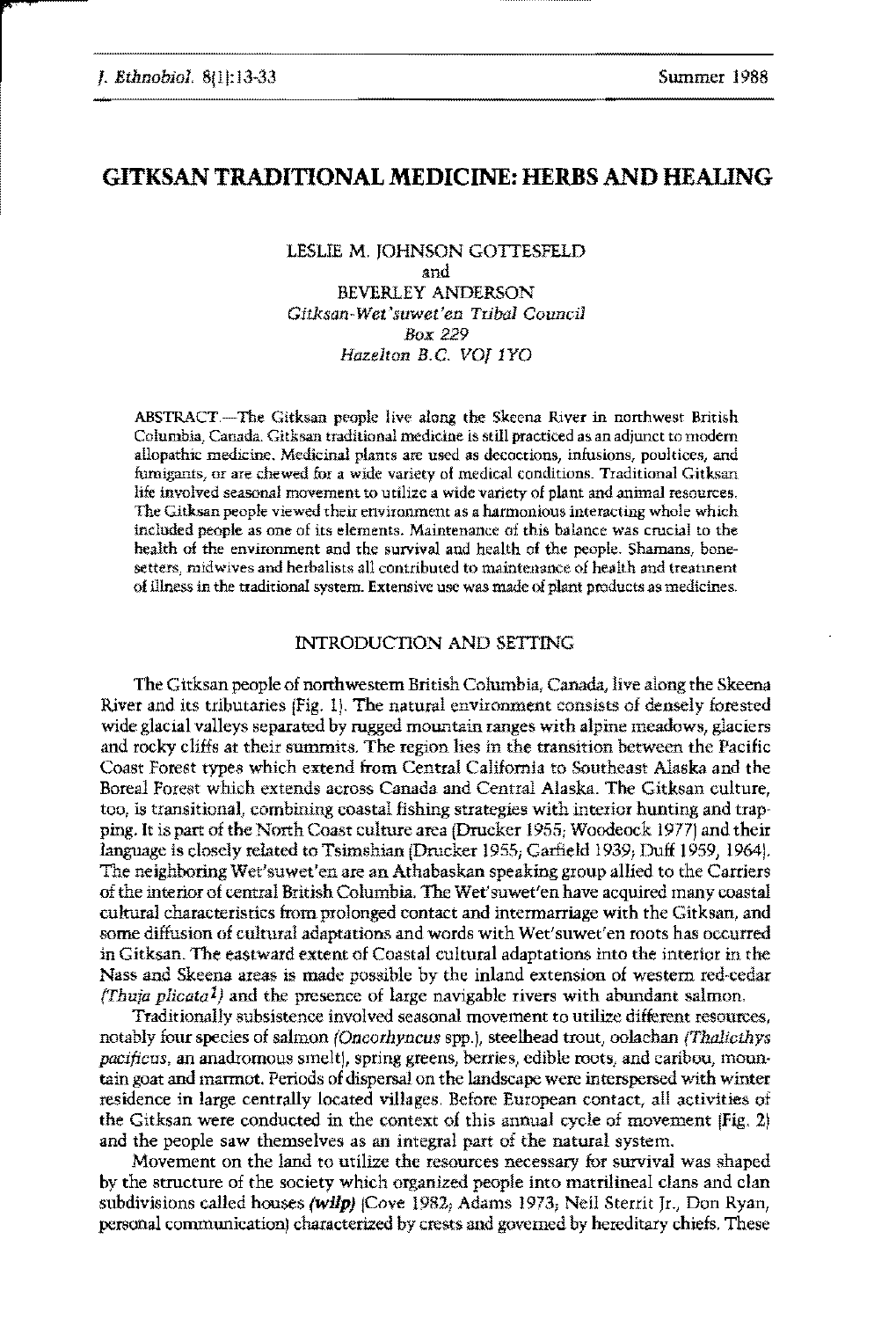houses were the units which controlled access to the resources which were owned by the chief on behalf of his Iber] people. The chiefs and their honses had specific territories which were hunting, gathering, and fishing grounds. The high chief controlled harvest of the resources and ensured, through sharing, that the needs of all were met. Some flexibility in where a family hunted or fished was afforded since either the husband's or wife's territory could be exploited, and the father's rights could be used until he died.



### FIG. 1.-Gitksan Traditional Territories.

Resources in this landscape are extremely patchy (non-uniformly dispersed in space and in time)<sup>2</sup>. Gathering activities were intensive in season because of the marked seasonality of resource availability and the long winters. In past times not only fish and meat but also berries were dried and smoked for winter provision.

In the present time, most Gitksan live in the six large villages, which are Indian Reserves, or in the nearby towns. Subsistence activities are still very important in village economy, Fish and berries form a significant part of the local diet. Today canning and freezing largely replace smoking and drying food for winter storage. Purchased foods supplement wild foods especially in winter.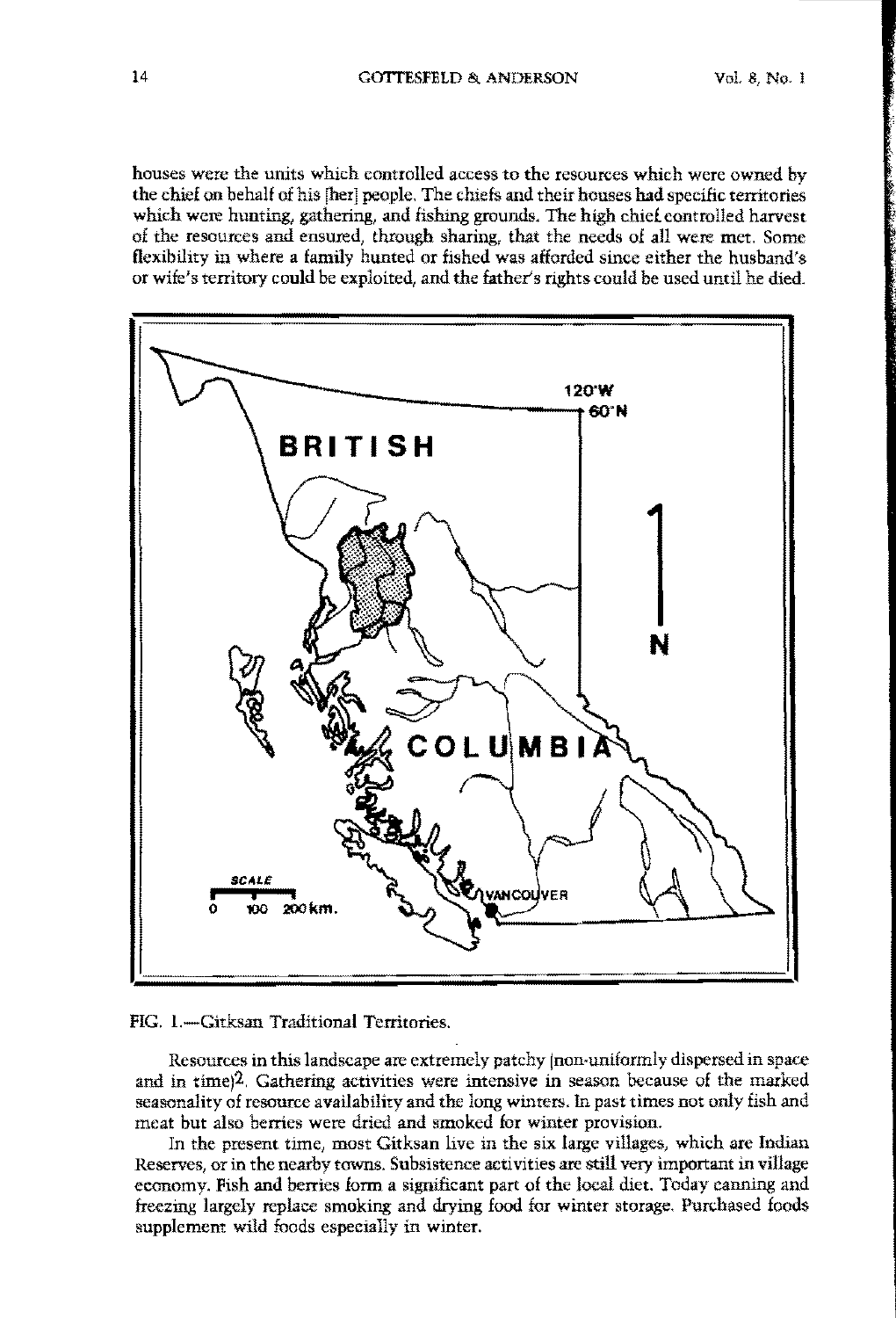|                        | TIME | <b>ACTIVITY</b>                             | <b>ANIMALS</b>                                                                                   | <b>PLANTS</b>                                                            | <b>MEDICINES</b>                                 | <b>PLACE</b>                     |
|------------------------|------|---------------------------------------------|--------------------------------------------------------------------------------------------------|--------------------------------------------------------------------------|--------------------------------------------------|----------------------------------|
| <b>Dift</b><br>FEB JAN |      | Feasting<br>Purification<br><b>lw</b> inter | consume drued lish.<br>& meal oolachan grease<br>marten, mink, fox,                              | consume dried &<br>stored berries. Truits                                | purification before<br>& during trapping         | winter<br>viliages<br>trapping   |
| HAR                    |      | Trapping<br>Soring Trapping<br>& Fishing    | wolverine, weasel,<br>wolf, covote, fisher<br>beaver trapping over-<br>wintering steelhead trout |                                                                          | gather devil's club<br>bark, calis stems         | territories                      |
| APR <sub></sub>        |      | Oolachan Grease<br>Trade<br>First Salmon    | colachan & other<br>marina rasourcas<br>chinook salmon                                           |                                                                          | blessing to keep                                 | oreasa traill<br>& const         |
| MAY                    |      | <b>Ifesst</b><br>Spring Salmon<br>Fishina   | chincak salmon                                                                                   | lcow persola, red cedar                                                  | fish comina<br>gather vellow pond                | fish camps                       |
| 秀                      |      | <b>Burnmer Salmon</b>                       | sockeye salman                                                                                   | bark, pine cambium, soap-<br>barries, fireweed staks<br>saskatoon bermes | lily root<br>gather vellow gond                  | trish camos                      |
| 哥                      |      | iFishing/Smoking<br><b>Berry Picking</b>    |                                                                                                  | nettles for cordage<br>huckleberries, lewbush &                          | lily roat.<br>seapoerry leaves                   | berry                            |
| $\frac{1}{2}$<br>SEPT  |      | & Preserving<br>Purification                | black bear                                                                                       | highbush blueberries,<br>Inichoush cranberries                           | purify self & gun with                           | ioatches.                        |
|                        |      | Full Hunting                                | moose, mountain goot,<br>caribou, deer, marmot                                                   |                                                                          | mulgwasxw<br>cather mulgwasxw.                   | <b>I</b> huntina<br>lterritories |
| $\overline{\alpha}$    |      | <b>Fall Salmon</b><br>Fishing/Smoking       | coho salmon, steelhead                                                                           |                                                                          | valerian rost, devil's<br>club, yellow pond illy | fish campa                       |
| Š<br><b>DEC</b>        |      | Preparation<br>For Winter                   | moose hunting.<br>smoke meat                                                                     | collect firewood                                                         |                                                  | Wintar<br>villages               |

FIG. 2.—Generalized annual cycle of activities and resource gathering among the Gitksan in the late nineteenth and early twentieth centuries. Travel to the coast for commercial fishing and cannery work has been omitted from the present diagram.

Fishing sites remain valuable property of individual chiefs and river salmon fishing is conducted in accord with the traditional system. In contrast, berrying, gathering and hunting activities are much more opportunistic and reflect centralization of residence in villages and ease of access to sites by vehicle. The modern version of the hunting territory is the "trapline." The primary nature of a chief's "trapline" is not simply a trapping area, but rather a word for his traditional hunting territory.

Reflecting beliefs about the harmonious interaction of people and the land and the balance of natural forces, the fundamental Gitksan approach to health is holistic and preventative. When problems arose in pre-contact times, healing was handled by various specialists. Halayt (spiritual healers), herbal healers, bone setters, and midwives all participated in the maintenance of health and prevention and treatment of disease. Extensive use was made of plant products as medicines. In the past sixty years with the influence of the missionaries and modern Canadian life, the **halayt**, bonesetters and midwives have largely disappeared. However, traditional herbal remedies have continued to be employed, and some people who were trained in herbal healing are still living.

The present study is part of a program to preserve and transmit traditional knowledge of plant uses and preparation of indigenous medicines among the Gitksan and Wet'suwet'en peoples. Until very recently, the low status of traditional lore and the cultural emphasis on ownership of knowledge made these practices very private, but the renewed interest and pride in culture in recent years has generated considerable interest in learning about and reviving this knowledge.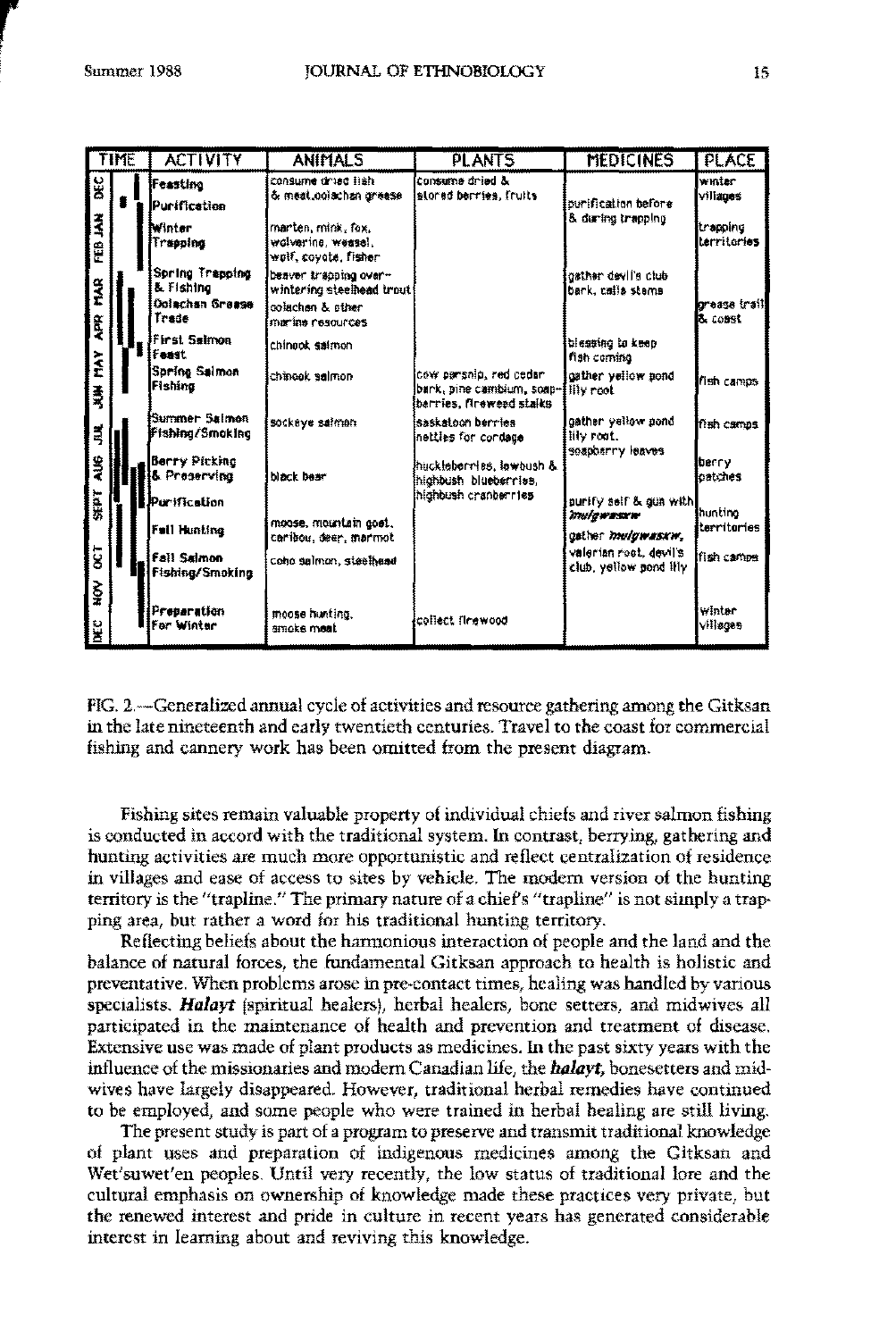## **METHODS**

We have condncted interviews with 23 Gitksan elders and other knowledgable Gitksan people about medicines and plant use4. Interviews were in Gitksan and English, and written notes and tape recordings made. Photographs were taken in the field of significant plants and herbarium specimens were collected. Identifications were verified by infonnants from growing or fresh material. Supplemental verification of plant identity was made from photographs or line drawings. Plant detenninations were made by Gottesfeld and Gitksan language interviews were conducted by Anderson. Botanical **specimens, photographs, and tape recordings are housed in the Gitksan·Wefsuwet'en** Tribal Council Archives and Library in Hazelton Britisb Columbia. A set of voucher specimens is housed in the British Columbia Provincial Museum Herbarium in Victoria,

## MEDICINAL PLANTS

Use of medicinal plant preparations forms an important part of Gitksan traditional **medicine, Medicinal plant preparations are used as tonics/ purgatives and emetics/** expectorants and demulcents, wound dressings and antiseptics, poultices, opthalmic and **aural preparations, as skin washes<sup>J</sup> and as fumigants. Herbal preparations are used to** prevent illness and promote health, to treat specific symptoms of disease, for purifica· tion, and for protection from witehcraft, In the Gitksan concept, illness results from an imbalance in the individual or the environment. Purification has as its aim the restoration of the disturbed balance, the cleansing of the affeeted individual. Likewise, **there is a strong emphasis in treatment of disease by purgatives or emetics/ which drive** out the impurity or illness, leaving the hody clean and ready for the return to nonnal body function.

A number of plants have been used by the Gitksan for medicinal purposes in the past and at present. Important and Widely used plants include Devil's club *(Oplopanax borridum (Smith)* Miq.), yellow pond lily *(Nuphar polysepalum Engelm.)*, soapberry *Sbepberdia canadensis* IL,I Nutt.), lodgepole pine *(Pinus contorta* Doug!. *ex* Loudl, suhalpine fir *(Abies lasiocarpa* IHook) Nutt.j and spruce *(Picco engelmannii* Parry and *glauca* (Moeneh) Voss.), False or Indian hellebore *(Veratrum virlde* Ait.) red elderberry *(Sambucus racemosa* 1..), cow parsnip *{Heraeleum lanatum* Michx.l, common juniper *(TU1l1perus communis* I.. subsp. nana IWilld.) Symej and wild calla *(Calla palustris* LI. These plants are used alone or as mixtures for a wide variety of conditions. They are **administered as poultices, decoctions, infusions, external washes, or as smudges,**

*Devil's Club.* - Wa'uumst, *Hu'ums {Oplopanax horridum* (Smith} Miq.} (Fig. 3). Devil's club is a sprawling deciduous shrub I to 5 m high which grows in moist coniferous and mixed forests, and in avalaoche tracks. [t is eommon in northwest British Columbia. The stems can be gathered after the leaves senesce or when the plant is dormant, but rot in spring when it is just leafing Out. [t is not "ripe" or ready then. One elder stated it should be gathered alter the first snowfall in October.

The leafless spiny stems are the part used by the Gitksan. For most uses the inner bark or camhium layer is scraped off of the stems, Tbe prepared inner bark can be used fresh to prepare an infusion or decoction; it can be chewed, or applied as a poultice for dressing woulds (Wilson *et al.* 1984], or dried and stored as "chips" for later use. The pliable fresh bark strips are sometimesfonned into "pills" for later chewing. Some recipes which involve boiling devil's club do not require scraping the inner bark from the stems. Some elders boil chunks of fresh, unpeeled devil's club stems to make decoctions of devil's club.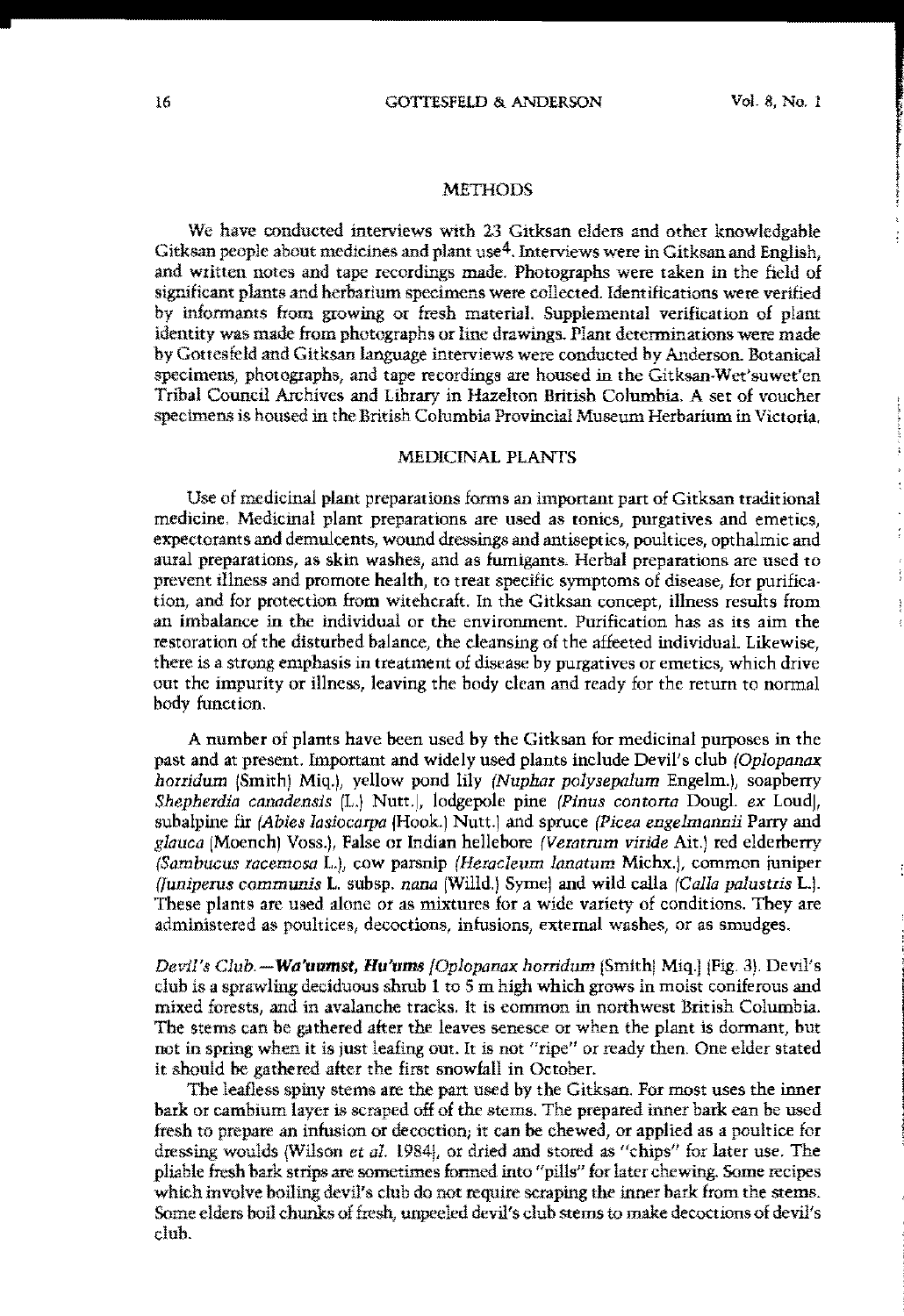r



FIG. 3.-Elder Elsie Morrison gathering Devil's Club *Ihu'ums, Oplopanax horridum).*

The inner bark of Devil's club is used fresh or dried for rheumatism, respiratory **ailments/ as a general tonic, fur stomach ulcers and stomach pam, and for gynecologic** cancers. The fresh inner bark is used as a dressing for open wounds IWilson *et* a1. 1984). Regular chewing of fresh devil's club inner bark is believed to maintain good health. Good health and vigor among older people has been attributed to regular use of devil's club. An infusion of fresh devil's club bark is a tonic and "energizer." An infusion of dried devil's club bark is used to treat stomach pain and ulcers. Devil's club tea was also drunk in conjunction with fasting in certain purification rituals. Devil's club is generally used by hunters and trappers to improve their luck and because bathing in a solution of devil's club is reputed to remove human scent (Wilson *et al.* 1984). Regular chewing of ipreferably fresh) devil's club bark is reported to be helpful in treating rheumatism or stillness of the joints. An elder from Kitwancool reported that he was ablc to cure arthritis in his right shoulder in one month by chewing devil's club every day. The chewed bark is swallowed by the user.

Devil's club is also an ingredient of a number of herbal mixtures (Wilson *et al.* 1984; H. Smith 19261. We have collected recipes for tonics which employ devil's club in combination with juniper boughs, alder bark *(Alnus inc{11]a),* wild calla stems *(Calla palnstris),* subalpine fir bark *(Abies Iasiocarpa),* mountain ash bark *(Sorbns sitchensis* Or *scopulina)* and spruce bark *(Picea engelmonnii* or giancaJ. These decoctions are used as tonics, to **prevent or treat influenza, respiratory ailments or tuberculosis, and to achieve spiritual** well-being,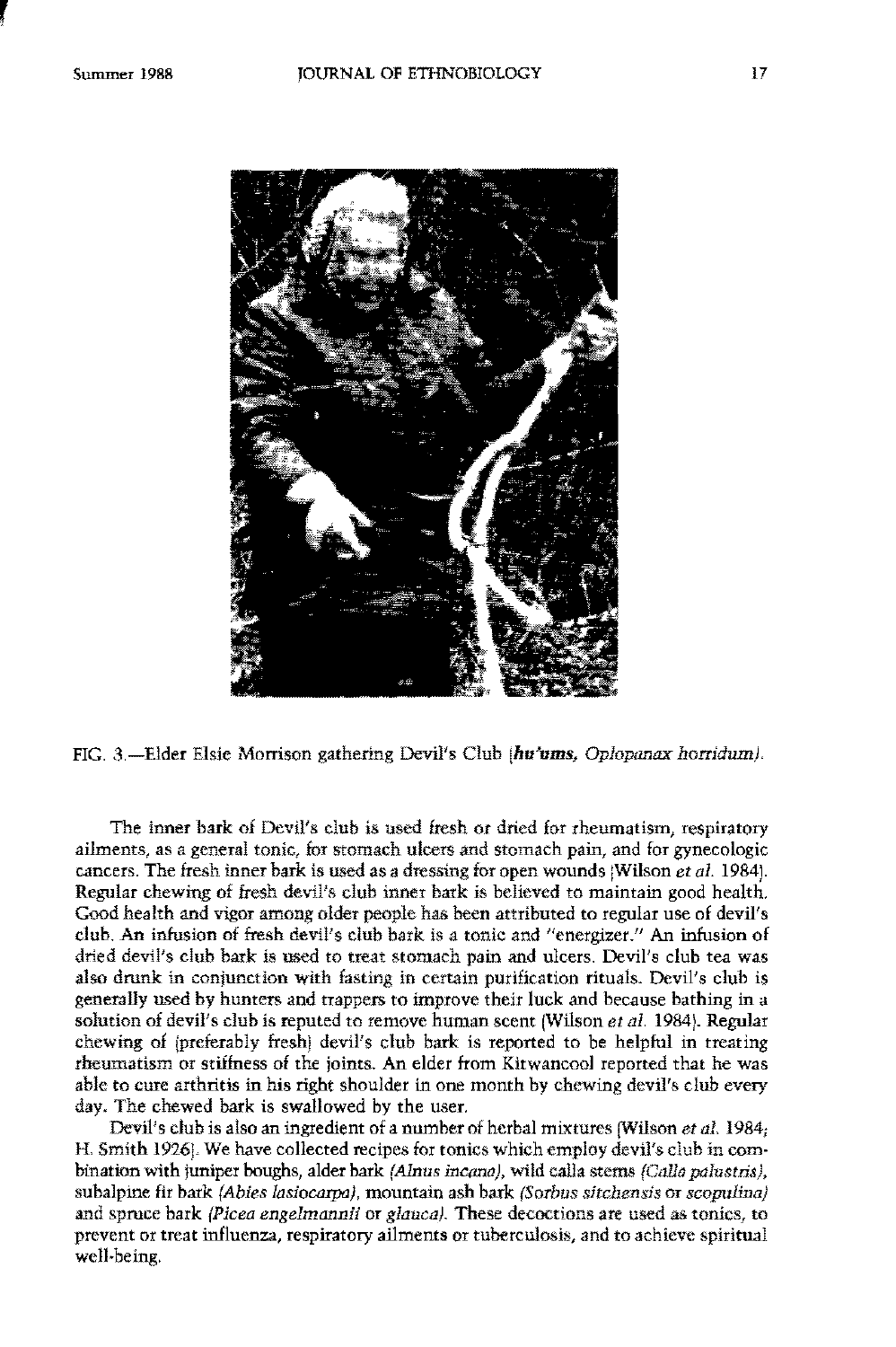The inner stem bark or the root bark of devil's club is widely used by all native groups throughout its range for a variety of medicinal purposes (Table 1) (see review by Turner 1982, and Gunther 1973; Turner *et 01.* 1980, 1983; Justice 1966; Smith 1983; Smith 1928; MacGregor 1981). It is gencrally reputed to be helpful in arthritis and rheumatism, **stomach ailments, wound treatment, childbirth or pregnancy, cancer, and respiratory** ailments. In addition to the many uses listed in Table I, it has been repotted to control blood sugar levels IJustice 1966). Some modem Gitksan have employed it for control of diabetes aftcr learning about it from Tsimshian relatives. Devil's club is burned as a fumigant to ward off sickness by the Wet'suwet'en or purify a dwelling 01 bad spirits by the Tsimshian. The Niska'a of the Nass Valley also place high value on it for medicine.

Devil's club was also widely used for its spiritual power in purification rituals and for "luck" (Turner 1982). The Wet'suwet'en, whose territory adjoins the Gitksan to the south and east, place high value on devil's club for purification and luck. Bathing with devil's club, and consumption of devil's club tea lormed important parts of the ritual preparation for the winter hunting and trapping. The hunter who completed the extended preparation, it was believed, would he very lucky and successful in his endeavours.

It appears that no definitive investigation of the chemistry of devil's club stem bark has been made. Smith's 11983) review of the pharmacognosy of devil's club states that a 1927 study lKariyone and Morotomi 1927, cited in Smith 1983' of an ethcr extract of **devil's club roots and stems isolated two oils, a sesquiterpenc named equinopanacene,** and a sesquiterpene alcohol, equinopanacol. The general constituents of devil's club extracts include oleic and unsaturated fatty acids, glycerides, saponins and tannins 'Stubr and Henry 1944, cited in Smith 19831. Devil's club is in the Araliaceae, the same family as the widely used Panax spp. (ginseng). Like the ginsengs, a major use is as a tonic or to promote general health.

| Use               | Group                  | Source <sup>5</sup>      |
|-------------------|------------------------|--------------------------|
| emetic/cathartic/ |                        |                          |
| purgative         | Gitksan                | Smith 1928               |
|                   | Tlingit                | Smith 1973               |
|                   | Eyak                   | Smith 1973               |
|                   | Bella Colla            | Turner 1973; Smith 1928  |
|                   | Southern Carrier       | Smith 1928               |
|                   | Wet'suwet'en           | Smith 1928; Morice 1893  |
| laxative          | Haida                  | Turner 1973              |
|                   | Tlingit; Kaigani Haida | Justice 1966             |
|                   | Heiltsuq (Bella Bella) | B. Rigsby in Turner 1982 |
|                   | Southern Kwakiutl      | Turner & Bcll 1973       |
|                   | Tsimshian              | MacGregor 1981           |
|                   | Gitksan                | Wilson et al. 1984       |
|                   | Tanaina (Upper Inlet)  | Kari 1977                |
|                   | Tlingit; Kaigani Haida | Justice 1966             |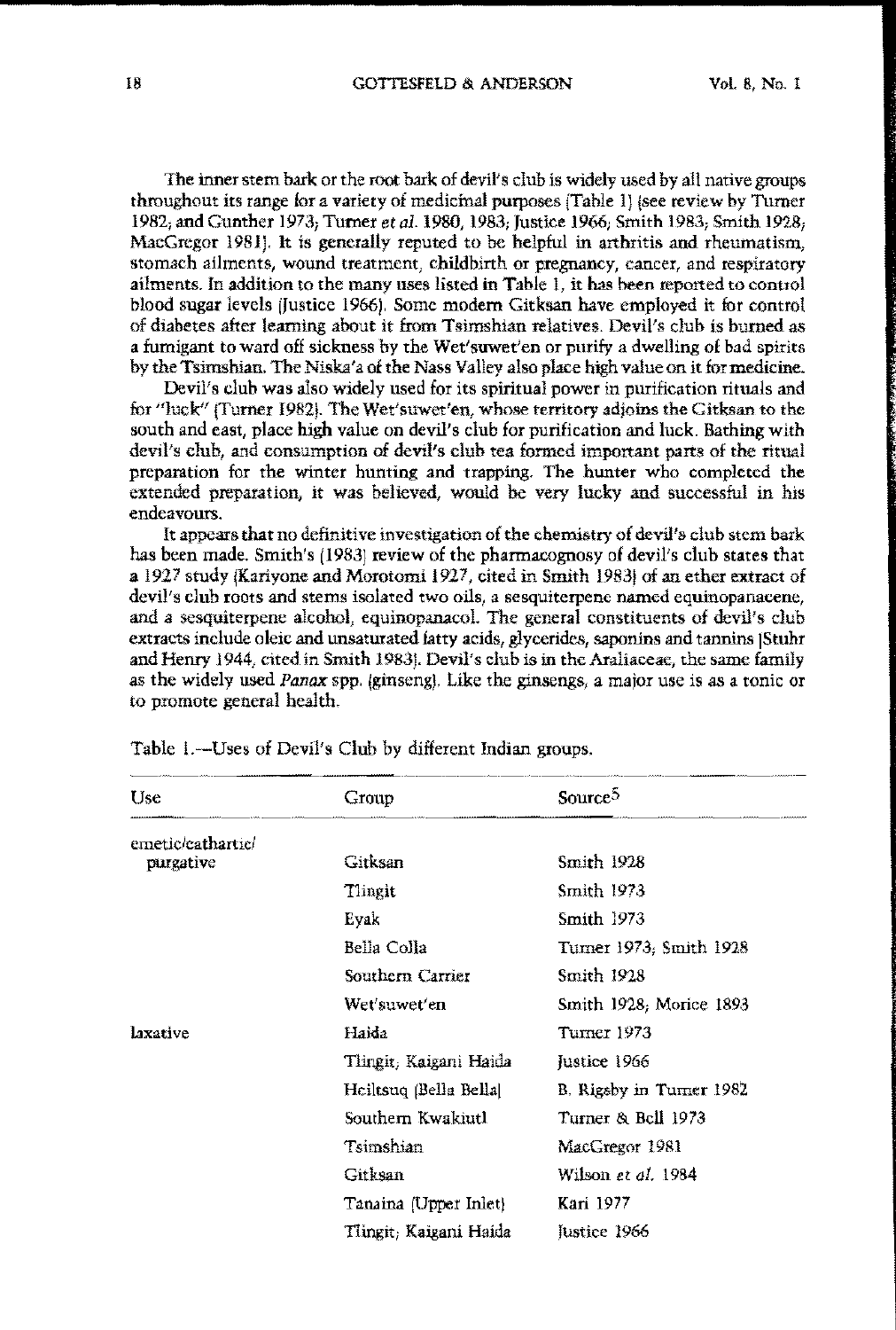| Use                  | Group                                  | Source <sup>5</sup>                                  |
|----------------------|----------------------------------------|------------------------------------------------------|
|                      | Bella Coola                            | Smith 1928                                           |
|                      | Thompson                               | Tumer <i>et al</i> . In Press                        |
| Arthritis/rheumatism | Citksan                                | this study                                           |
|                      | Tlingit; Kaigani Haida                 | Justice 1966; MacGregor 1981                         |
|                      | Haida                                  | Turner 1970                                          |
|                      | Bella Coola                            | <b>Smith 1928</b>                                    |
|                      | <b>Chiat Nootka</b>                    | Rollins 1972                                         |
|                      | Nitinaht                               | Turner et al. 1983; Rollins 1972                     |
|                      | Sechelt                                | Bouchard 1977; Rollins 1972;<br>Tumer & Timmers 1972 |
|                      | Squamish                               | Rollins 1979                                         |
|                      | Upriver Halkomelem                     | Galloway 1979                                        |
|                      | Lilloet                                | Turner 1972                                          |
|                      | Tsimshian                              | MacGregor 1981                                       |
| Tonic                | Tlingit, Kaigani Haida                 | lustice 1966                                         |
|                      | Haida                                  | Turner 1970                                          |
|                      | Bella Coola (with Ribes)               | Bouchard 1975                                        |
|                      | Sechelt                                | Bouchard 1977                                        |
|                      | Cowichan/Halkomelem                    | Rollins 1972                                         |
|                      | Thompson                               | Turner et al. In Press                               |
|                      | Gitksan                                | this study; Wilson <i>et al.</i> 1984                |
| Childbirth           | Carrier                                | Morice 1893                                          |
|                      | Skagit (with Chimaphila<br>and Rhamnus | Gunther 1973                                         |
| Fever                | Tanaina<br>(Kenai & Upper Inlet)       | Kari 1977                                            |
| Tuberculosis         | Tanaina (Upper Inlet)                  | Kan 1977                                             |
|                      | Tlingit, Kaigani Haida                 | lustice 1966                                         |
|                      | Southern Kwakiutl                      | Turner & Bell 1973                                   |
|                      | Nitinaht (with Abies)                  | Rollins 1972                                         |
|                      | Skagit with Chimaphila<br>and Rhamnus) | Gunther 1973                                         |
|                      | Okanagan-Colville                      | Turner et al. 1980                                   |
|                      | Sahaptin                               | D. French in Turner 1982                             |
|                      | Gitksan<br>(alone and in mixture)      | this study; Wilson et al. 1984                       |

# Table 1.-Uses of Devil's Club by different Indian groups. (continued)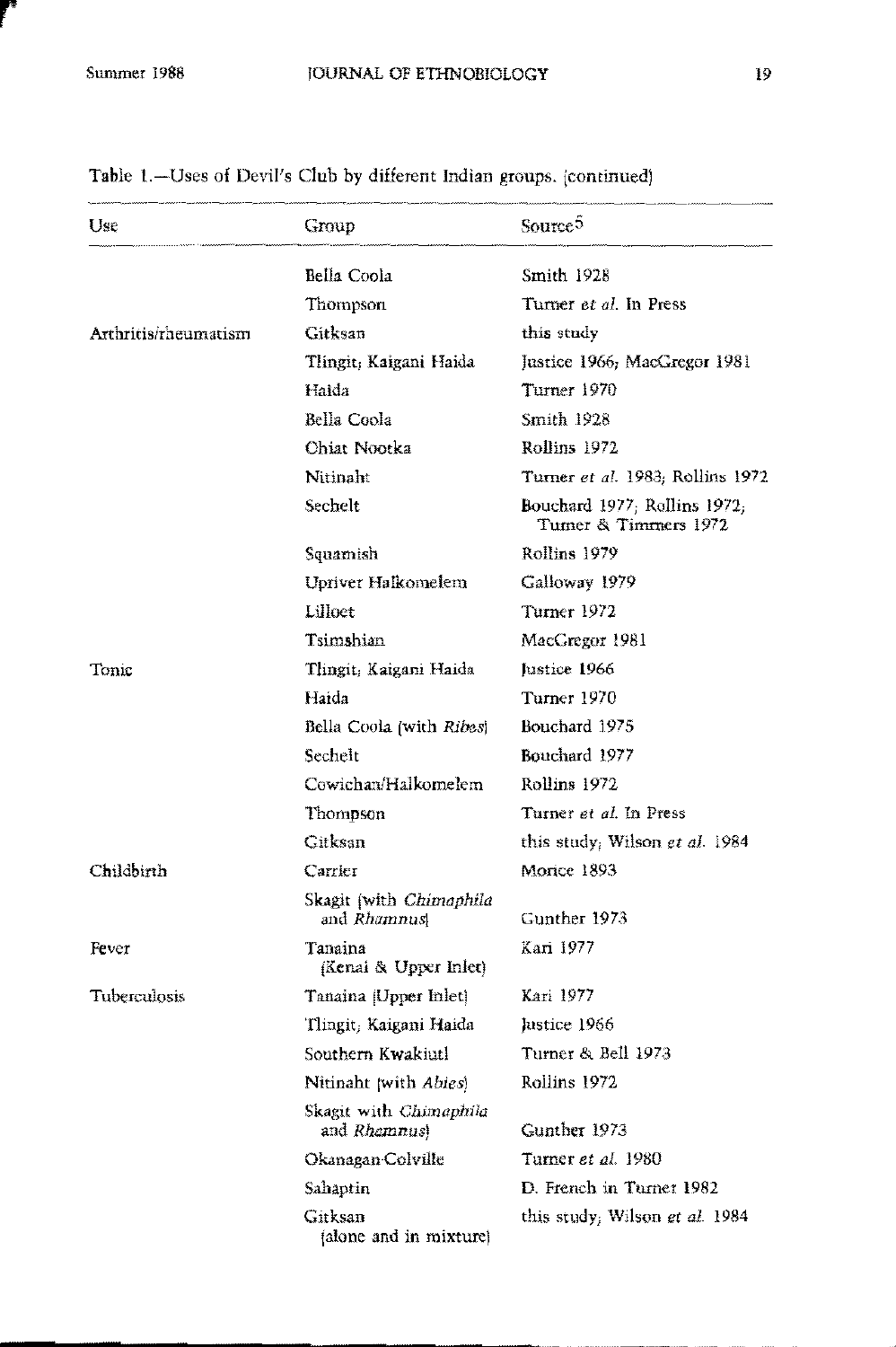| Use                                                              | Group                         | Source <sup>5</sup>                                      |
|------------------------------------------------------------------|-------------------------------|----------------------------------------------------------|
| Respiratory ailments/                                            |                               |                                                          |
| coughs/colds                                                     | Gitksan                       | this study, Wilson et al. 1984                           |
|                                                                  | Tanaina (Upper Inlet)         | Kari 1977                                                |
|                                                                  | Tlingit; Kaigani Haida        | Justice 1966; MacGregor 1981                             |
|                                                                  | Haida                         | Turner 1970                                              |
|                                                                  | Squamish                      | Bouchard & Turner 1976                                   |
|                                                                  | Cowichan/Halkomelem           | Rollins 1972                                             |
|                                                                  | Cowlitz                       | Gunther 1973                                             |
|                                                                  | Okanagan-Colville             | Turner <i>et al.</i> 1980                                |
|                                                                  | Tsimshian                     | MacGregor 1981                                           |
| Poultice or wound<br>dressing/disinfectant/<br>topical analgesic | Tlingit                       | Smith 1973                                               |
|                                                                  | Tlingit; Kaigani Haida        | Justice 1966                                             |
|                                                                  | Central Carrier               | Central Carrier Linguistic<br>Comm 1973                  |
|                                                                  | Citksan                       | this study; Wilson et al. 1984                           |
|                                                                  | Wet'snwet'en                  | unpublished study of authors                             |
| Cancer                                                           | Tlingit; Kaigani Haida        | Justice 1966                                             |
|                                                                  | Gitksan                       | this study                                               |
|                                                                  | Tsimshian                     | MacGregor 1981                                           |
| General sickness, flu                                            | Haida                         | Turner 1970                                              |
|                                                                  | Carrier                       | Central Carrier Linguistic<br>Comm 1973                  |
|                                                                  | Bella Coola                   | Bouchard 1975-77 in Turner<br>1982                       |
|                                                                  | Thompson                      | Annie York in Turner 1982                                |
|                                                                  | Kootenay                      | Hart et al. 1981                                         |
| Diabetes                                                         | Heiltsuq (Bella Bella)        | MacDermott 1949                                          |
|                                                                  | Sechelt                       | Bouchard 1978                                            |
|                                                                  | Squamish (with <i>Abies</i> ) | Bouchard & Turner 1976                                   |
|                                                                  | Tsimshian                     | Large & Brocklesby 1938.<br>unpublished study of authors |
| Skin Wash                                                        | Mainland Comox                | Bouchard 1973                                            |
|                                                                  | Sechelt                       | Rollins 1972; Turner and<br>Timmers 1972                 |
|                                                                  | Gitksan                       | Wilson et al. 1984                                       |

Table 1.-Uses of Devil's Club by different Indian groups. (continued)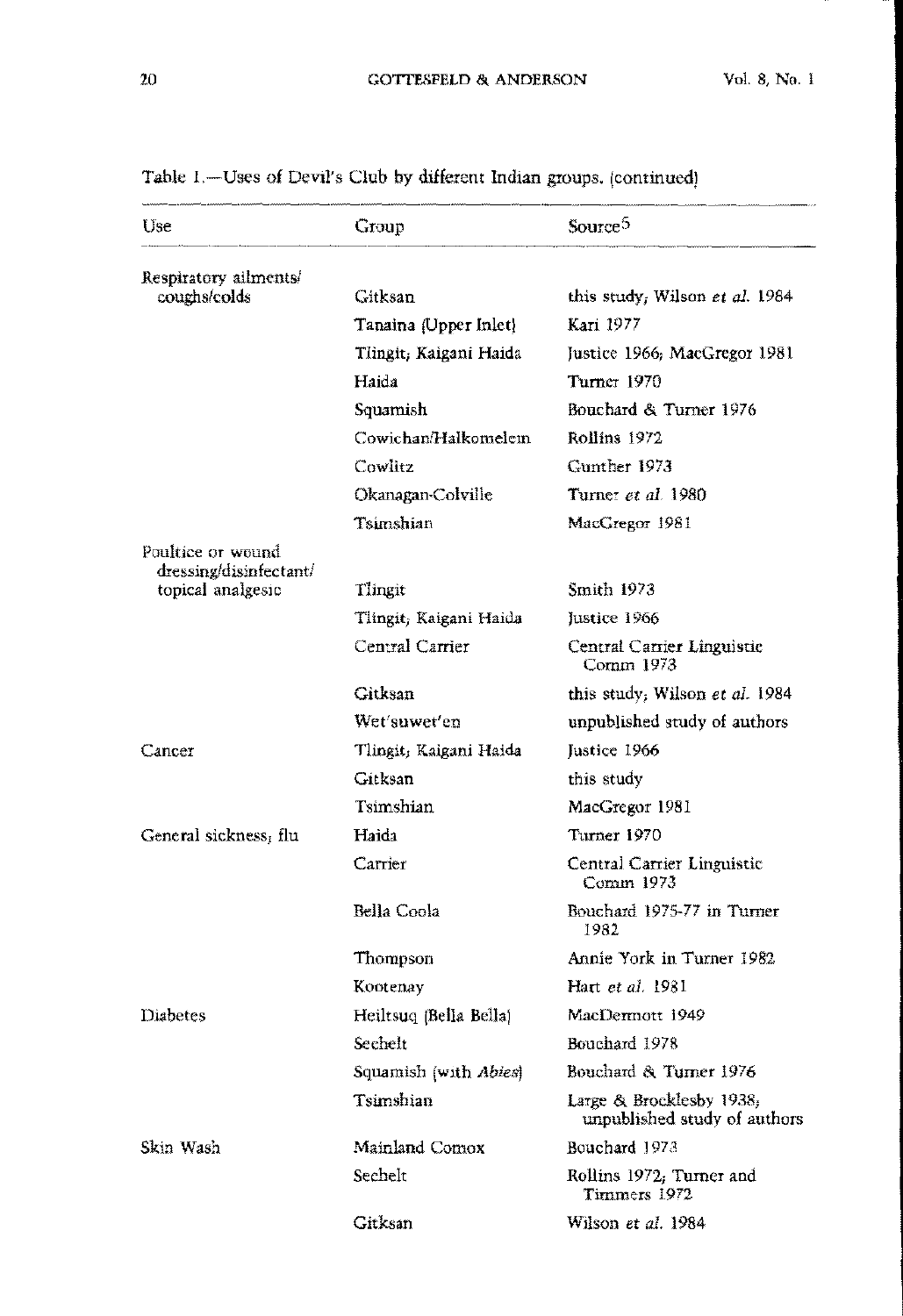,  $\frac{1}{\sqrt{2}}$ 

| Use                            | Group              | Source <sup>5</sup>                               |
|--------------------------------|--------------------|---------------------------------------------------|
| Ashes or charcoal<br>for sores |                    |                                                   |
| burns or swelling              | Tlingit            | Krause 1956                                       |
|                                | Southern Kwakjutl  | Boas 1966                                         |
|                                | Sechelt            | Bouchard 1977                                     |
|                                | Thornpson          | Steedman 1930                                     |
| Purification                   | Haida              | Newcombe unpub. notes ca<br>1901 (in Turner 1982) |
|                                | Girksan            | this study                                        |
|                                | Wet'suwet'en       | unpublished study of authors                      |
|                                | Tlingit            | Krause 1956                                       |
| Amulet (protection)            | Haida              | Turner 1970                                       |
|                                | <b>Eclla</b> Coola | Turner 1973                                       |
| Luck (hunting or<br>gambling)  | Haida              | Newcombe unpub. notes ca<br>1901 (in Turner 1982) |
|                                | Wet'suwet'en       | unpublished study of authors                      |
|                                | Tsimshian          | <b>Boas 1916</b>                                  |
|                                | Gitksan            | Wilson et al. 1984                                |
| Scent removal                  | Gitksan            | Wilson <i>et al.</i> 1984, this study             |
|                                | Tsimshian          | M. Seguin in Turner 1982                          |
| Furnigant                      | Bella Coola        | Bouchard 1975                                     |
|                                | Wet'suwer'en       | unpublished study of authors                      |
|                                | Tsimshian          | unpublished study of authors                      |

Table 1.—Uses of Devil's Club by different Indian groups. (continued)

*Yellow Pond Lily.* -*Gabldaats {Nuphar polysepalum* Engelm<sub>·</sub>III (Fig. 4} Yellow pond lily is a rooted aquatie growing in small ponds and shallow lakes and marshes in I to 2 m of water. The leaves emerge in early May and senesee in the fall. The thick rootstock or rhizome, the portion used by the Gitksan overwinters, rooted in the muddy pond bottom. The rhizome is the portion of the plant used. It is laborious to dig. Because of this, floating rhizomes loosened by beavers are used if possible. According to one elder yellow pond lily should be harvested in May, or after flowering, In the fall. Other informants feel that the time of gathering during the growing season is not significant. The cortex and adhering leaf bases are peeled off of the fresh rhizome, it is sliced, and the slices strung on a stick to dry. They are stored in this manner until needed or powdered. when dry and stored in sealcd glass jars. It is necessary to rehydrate the root slices to use thetn, powdered root can be infused in boiling water for use. Powdered root can also be sprinkled on food and eaten.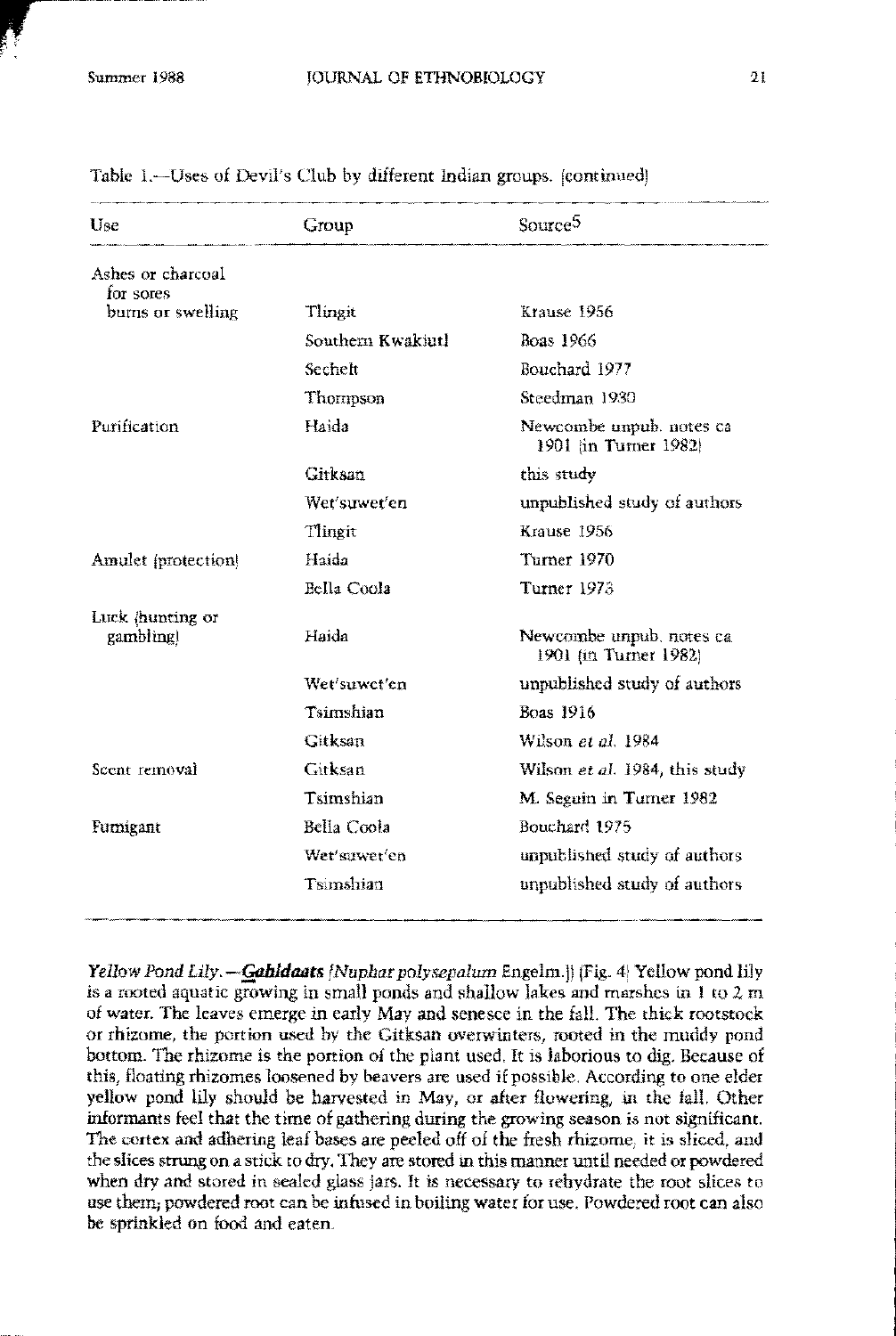# GOTTESFELD & ANDERSON

ļ

| Use                                              | Group              | Source                         |
|--------------------------------------------------|--------------------|--------------------------------|
| internal use of infusions                        |                    |                                |
| or decoctions of root<br>or of fresh root juice  | Haisla             | Lloyd Starr pers. comm.        |
|                                                  | Lillooet           | Nancy Turner pers. comm.       |
|                                                  | Tsimshian          | MacGregor 1981                 |
|                                                  | <b>Bella Coola</b> | Edwards 1980                   |
|                                                  | Yakutat Tlingit    | de Laguna 1972                 |
| external use of infusions<br>or decoctions or of |                    |                                |
| root piece                                       | Gitksan            | Wilson et al. 1984; this study |
|                                                  | Bella Coola        | Edwards 1980                   |
|                                                  | Tsimshian          | MacGregor 1981                 |
|                                                  | Yakutat Tlingit    | de Laguna 1972                 |
| snuff                                            | Tsimshian          | MacGregor 1981                 |
|                                                  | Okanagan-Colville  | Turner et al. 1980             |
| poultice of the leaves for                       |                    |                                |
| arthritis, sores or<br>fractures                 | Tsimshian          | MacGregor 1981                 |
|                                                  | Okanagan-Colville  | Turner et al. 1980             |
|                                                  | Bella Coola        | Edwards 1980                   |
| purification with                                |                    |                                |
| infusions or decoctions<br>of the root           | Gitksan            | this study                     |
| fumigant for purification                        |                    |                                |
| and spiritual purposes                           | Gitksan            | this study                     |
|                                                  | Haisla             | Lloyd Starr pers. comm.        |
|                                                  | Bella Coola        | Edwards 1980                   |
| amulet for luck and<br>protection, protection    |                    |                                |
| from witchcraft                                  | Lillooet           | Nancy Turner pers. comm.       |
|                                                  | Haisla             | Lloyd Starr pers. comm.        |
|                                                  | Gitksan            | this study                     |
|                                                  | Bella Coola        | Edwards 1980                   |
| magical uses                                     | Okanagan-Colville  | Turner et al. 1980             |

Table 2.-Uses of Veratrum Viride by different Indian groups.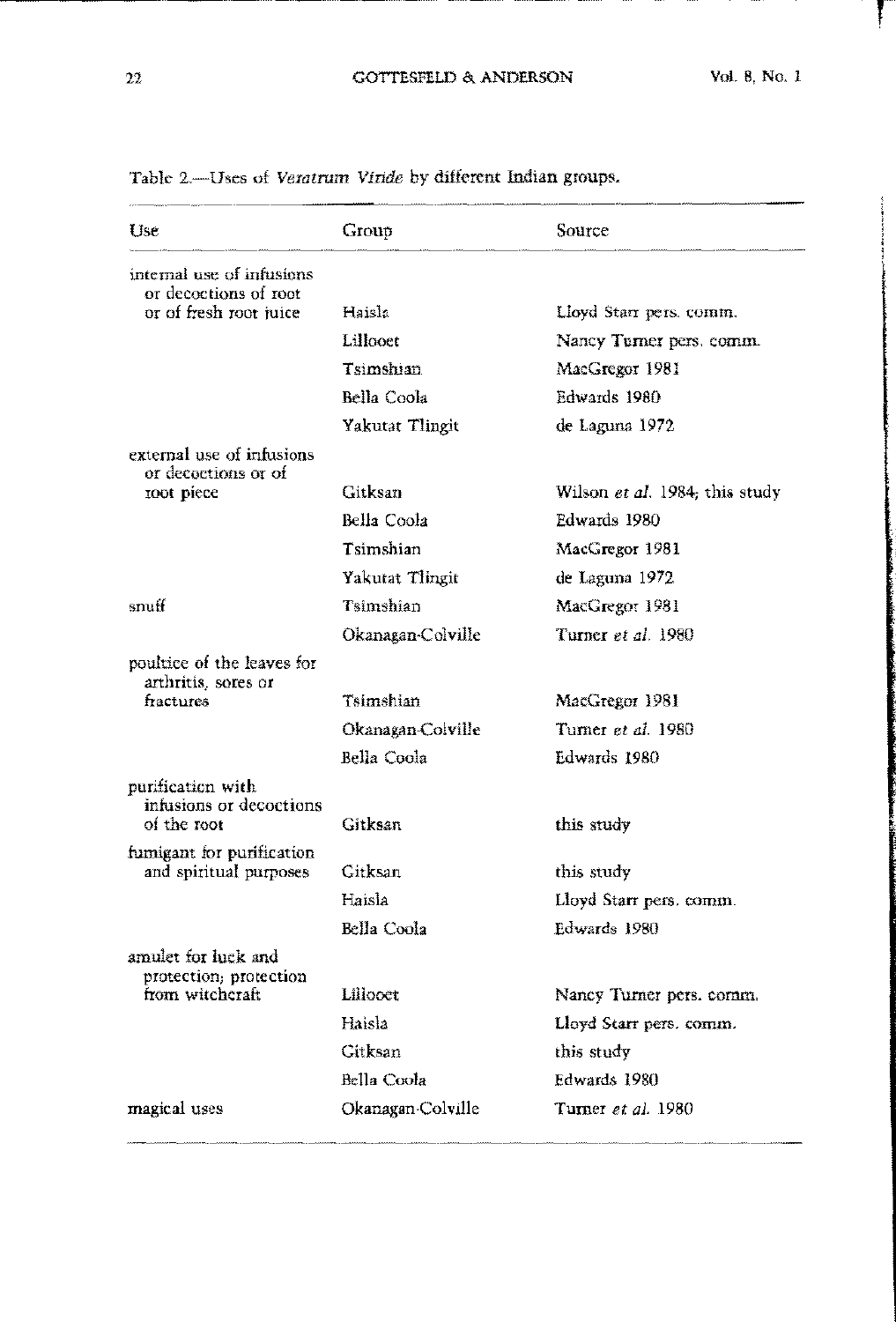

FIG. 4.-Dried gahldaats root slice *(Nuphar polysepalum)*,

The sliced rootstoek of yellow pond lily is used as a poultice for arthritic joints, **fractures, and skin ulcers} and the decoctiun of the fresh rootstock is drunk as .an** appetite stimulant for weak and sickly persons such as tuberculosis patients. Yellow pond lily bas been used along with devil's club in the treatment of tuberculosis victims. Several people have reported they were cured of tuberculosis by using this medication, An infusion of the powdered dried rootstock is said to be useful for cancer and stomach complaints. It "cleans the lungs and the insides," It may also have been employed for birth control in the past (H. Smith 1926). One informant reported that too much will **llmake a ma'! sterile," Powdered dried rootstock can also be added to wanned sprnce** pireh fur application as a hot plaster,

The rhizome of the yellow pond lily is utilized by the neighboring Wet'suwet'en **in combinatlon with other ingredients for tuberculosis} and alone a.lii a tonic. The Haida** use a decoction of yellow pond lily rootstock and common juniper for tuberculosis treatment IDeagle, unpublished manuscript). An infusion 01 the rhizome 01 the yellow pond lily is used by the Nitinaht as a general tonic ITurner 198a).

*Soapberry,*-Is*{Shepherdia canadensis* IL.l Nutt,] Soapberry is present over a wide eleva· **tion range from low elevations to montane sites except in the immediate coastal area** The berries contain saponins which causes their foaming properties and bitter taste. The **constituents of leaves or branches are not known,**

The berries are widely gathered in northwest British Columbia for food for home use and trade in lune and early luly, Some people gatber green berries while others prefer the ripe ones. These are whipped with water land sugar) to make "Indian ice-cream" *yal* is, a traditional dessert for feasts (People of Ksan 1980). Soapberries are an important item for trade with Coastal peoples as they are rare in the wet coastal forest,

An infusion 01 the dried leaves is used for a diuretie and to treat bladder and uterine **infections. Dried leaves a.re steeped in about one gallon of Water "to make a light tea"** for these purposes, The berries are reponed to speed childbirth and act as a uterine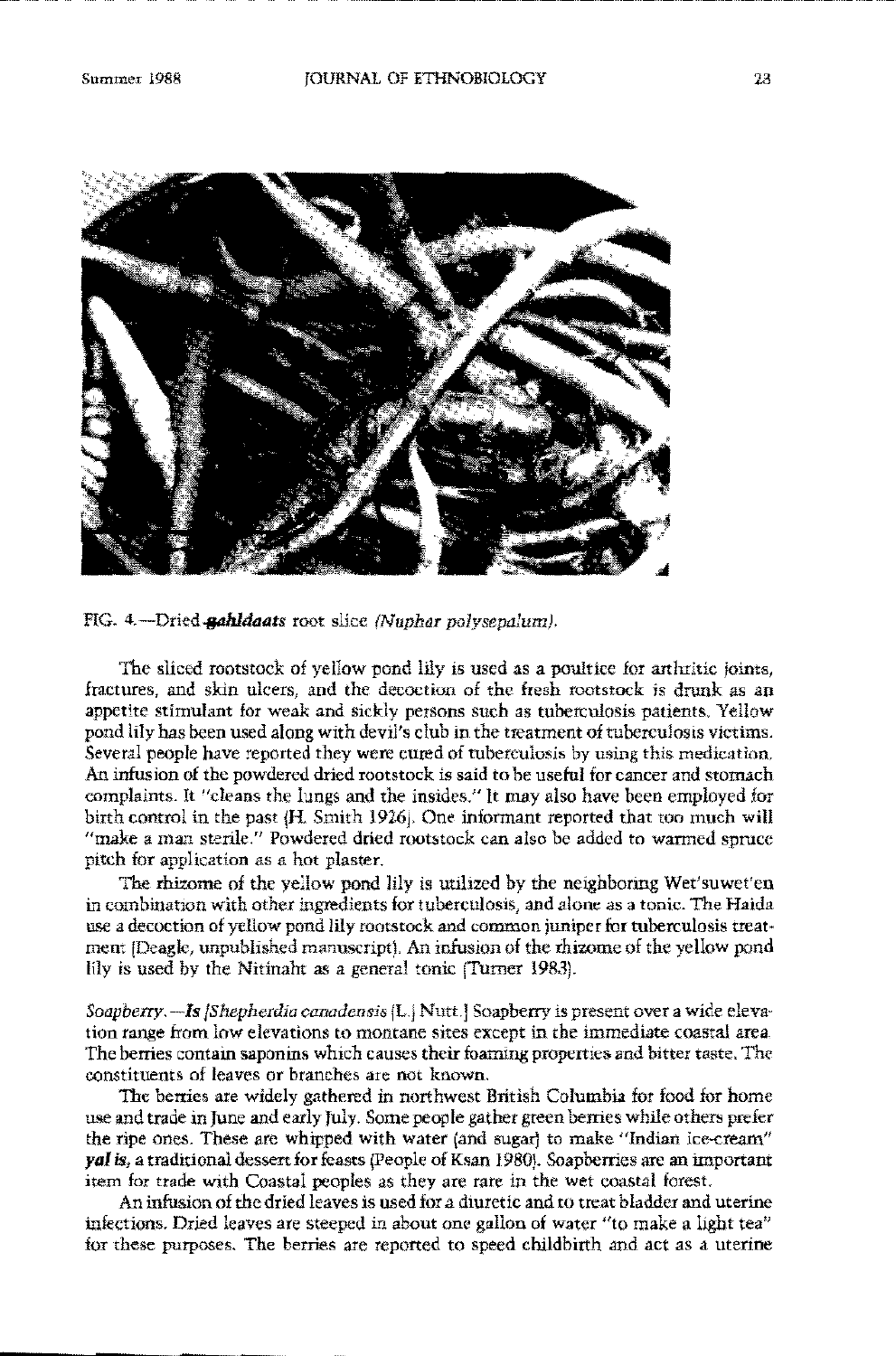stimulant. The leaves are gathered for medicine after the bemes dropped off. Smith (1926) repons use of a decoctiou of the whole plant, roots, branches and leaves, for treating chronic cough,

An infusion of soapberry twigs is drunk by the Central Carrier (Carrier Linguistic Committee 1973) for relief of constipation. Soapberry tea is also used by the Okanagan· Colville as a laxative, tonic or stomach medicine (Tumer *et a1.* 1980). The Lillooet use soapberry for heart attack and indigestion (Turner 1978). Common uses of soapberry decoctions among other native groups include use as a purgative, stomach tonic, skin wash or cough medicine (Turner 1981), It is used in a contraceptive mixture among the Okanagan-Colville, and as a treatment for amenorrhea by the Stoney [Tumer 19811,

*Conifer Pitch (Skyen)* and *Conifer Bark.* --Lodgepole pine *[Pinus contorta Dougl. ex Loud]*; Subalpine Fir *{Abies lasiocarpa* (Hook.) Nutt.]; Spruce *(Picea engelmannii* Parry and P. glauca. [Moench] Voss and hybrid populations]

Pitch from lodgepolc pine, subalpine fir and white or englemann spruce and their hybrids is called *skyen.* These kinds of pitch are all valued as wound dressings and antiseptics. Different qualities and grades of pitch are recognized. Pitch from the different tree species is used similarly, but informants will usually specify the kind of pitch in the recipe. Pine pitch is used as an antiseptic dressing for open wouods and boils. It is collected year round as needed and used fresh. Pitch is also an ingredient in medicinal mixtures. One such mixture includes spruce pitch, alder bark, or immature female catkins, and pine and spmce "tips" (newly expanded terminal buds). This forms a salve which is part of an arthritis treatment. Spruce pitch may also be mixed with powdered dried yellow pond lily rhizome and applied as a hot piaster.

The liquid pitch of subalpinc fir bark blisters is panicularly valued. Its Gitksan name, *sro'uhl hoo'owxs,* translates as 'the tears of the balsam (subalpine fir]' A tcrm for the pitch blisters, **motix hoo'owxs**, means 'the teats of the balsam [subalpine fir].' The liquid pitch is used as a wouod dressing and also in liquid medicincs for rcspiratory problems. One recipe mixes subalpine fir pitch with rendered hoary marmot grease. This is taken internally "for cleaning the insides out."

Bark strips taken from young spruce and subalpine fir are also ingredients of various medicines. These bark strips contain tannlus as well *as* a lot of pitch. Typically, a bark strip of a given dimension will be specified in a recipe. The fresh bark will then be chopped into pieces and boiled or steeped alone or as part of a mixture to release its medicinal principles. Subalpine fir bark forms an ingredient of a spring tonic mixture. Spruce bark is used in an anti-tubercular tonic. Another use for spruce bark is as a treatment for serious burns. The whole spruce bark ('ootx) is roasted and pounded to a powder, then sprinkled over the burned area.

Conifer bark and pitch have non-medicinal uses as well. Spruce pitch was chewed likc gum in the past. The modem word for chewing gum in Gitksan is *skyen.*

Pine cambium and inner bark (gan hix, 'pine noodles') is gathered for food in June on a sunny day. It is very sweet but perishable, and is used fresh by the Gitksan. It is not commonly eaten now,

Pine, spruce and fir pitch are used by the Carrier Indians for sores or eye injuries. The barks of these trees are also used as medicine (Carrier Linguistic Committee 1973). The Wet'suwet'en use a decoction of spruce "tips" for cough. The Okanagan·Colville use fir *(Abies* spp.) pitch for ulcers. (Turner *et al.* 1980),

*Red elderberry.*-Sk'an loots' (Sambucus racemosa L.) Red elderberry is an abundant shrub in moist bottomland forests from the Hazelton area to the coast. It is more common to the west. Red elderberries were important as a source of food for the Gitksan because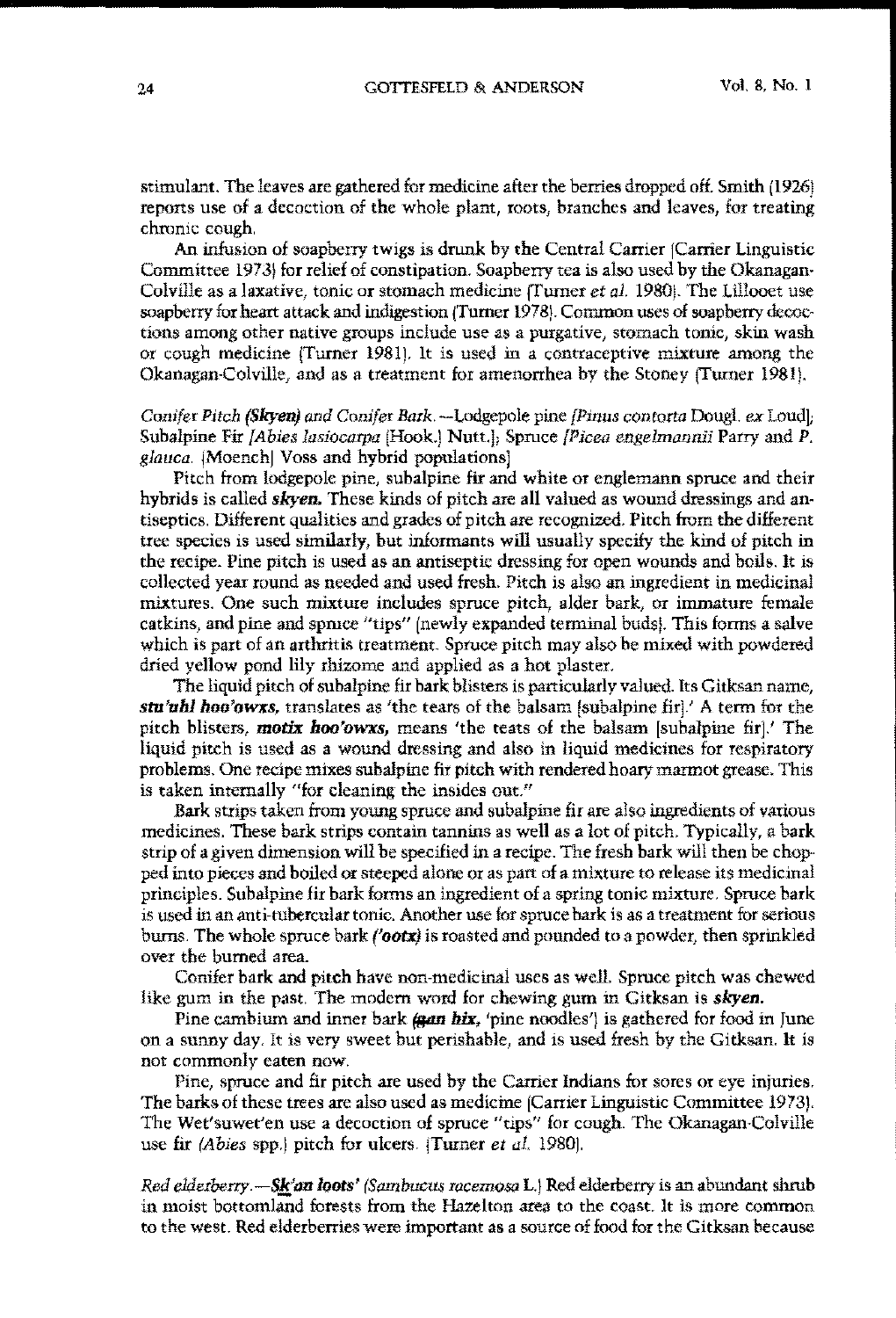of the abundance of their fruits. Although they are widely reported in the literature as poisonous  $(e.g.$  Hulton 1968), they are utilized mixed with other berries at traditional Northwest Feasts and we have never observed or heard of adverse reactions to ingestion of the fruits of the local populations of elderberries Isee Turner 1975 for comments on edibilityl·

The bark of the red elderberry and its roots are used for medicine. The red elderberry root bark is used to prepare an emetic. The inner bark of the root is scraped off, as in the preparation of devil's club. A small qoantity of the bark shavings are then added to boiling water and set to steep. The resulting milky fluid is drunk lukewarm, followed by lukewarm water. Alter the patient vomits, a cup of lukewarm water is given. This is repeated until vomiting ceases. Patients were treated with this medicine during the 1918 flu epidemic. Weakness, general illness and inability to eat were presenting symptoms for the use of the emetic preparation. Harlan Smith (1926) reports use of red elder roots as an emetie and purgative in the 1920's. Another reported use of elder bark is for tuberculosis. It can also be administered as a smudge as part of a medicine to cure a victim of evil witchcraft, For this purpose it is used with juniper (funiperns communis) and cow parsnip *(Heracleum lanatum)* root. Red elder is used as purgative by the Nitinaht (Turner et *al.* 1983).

Chemical constituents of the root or bark have not been well characterized with modern techniques. Kingsbury  $(1964:390)$  states that the root is the most toxic part. containing purgative substances. A triterpene, ursolic acid, has been isolated from the roots and choline has been isolated from the bark IBorokov and Belova 1967; Yardin 1936).

*Cow parsnip.* --*Ha'mook, Huukx(Heracleum lanatum* Michx.) Cow parsnip is abundant in moist and open situations including river floodplains, meadows and avalanche tracks. In the Skeena area it grows from valley bottoms to moderate elevations.

Cow parsnip is locally called 'Indian rhubarb' or 'Indian celery: 'Ibese names poinr out the similarity of the portion eaten, the leaf stalk and flower bud stalk *(buukr),* to common introduced European vegetables. Cow parsnip stalks are suitable for food only for a short portion of the year in the spring. They are highly prized and still widely collected. After the flowering stalk exceeds about 40 centimeters in height, it is considered poisonons.

Mature cow parsnip contains abundant furanocoumarins which react with sunlight to cause blistering of the skin [Camm *et al.* 1976]. Kuhnlein and Turner [1986] have found that peeled young cow parsnip stalks contain about half the concentrations of furanocoumarins of unpeeled young cow parsnip stalks, demonstrating that preparation techniques reduce potential toxicity.

The parsnip-llke root can be gathered for medicine at any time. Medicinal uses include a poultice of the fresh root for rheumatism, and use with red elder bark and juniper boughs as part of a smudge treatment to counteract bewitchment, Cow parsnip root is also used as a poultice for rheumatism by the Central Carrier (Carrier Linguistic Committee 1973.

*Common Juniper.*-**Laxsa laxnok**, *T'seex [Juniperus communis* L. subsp. *nana* [Willd.) Symel Juniper is fairly abundant in the central Skeena valley. It is restricted to drier more open plant communities of low to mid elevations. It can be gathered fresh when needed.

A number of studies bave been made of the constituents of the foliage and stems of common juniper. Flavonoids, benzenoids, lignans, alkenes, diterpenes polyprenoids, malic acid, malonic acid, oxalic acid, phenyl pyruvic acid, aconitic acid, tartaric acid, vanillic acid, and ascorbic acid have been isolated by a number of different investigators, largely from European samples [for example see De Pascual *et al.* 1980, Lamar-Zarawaka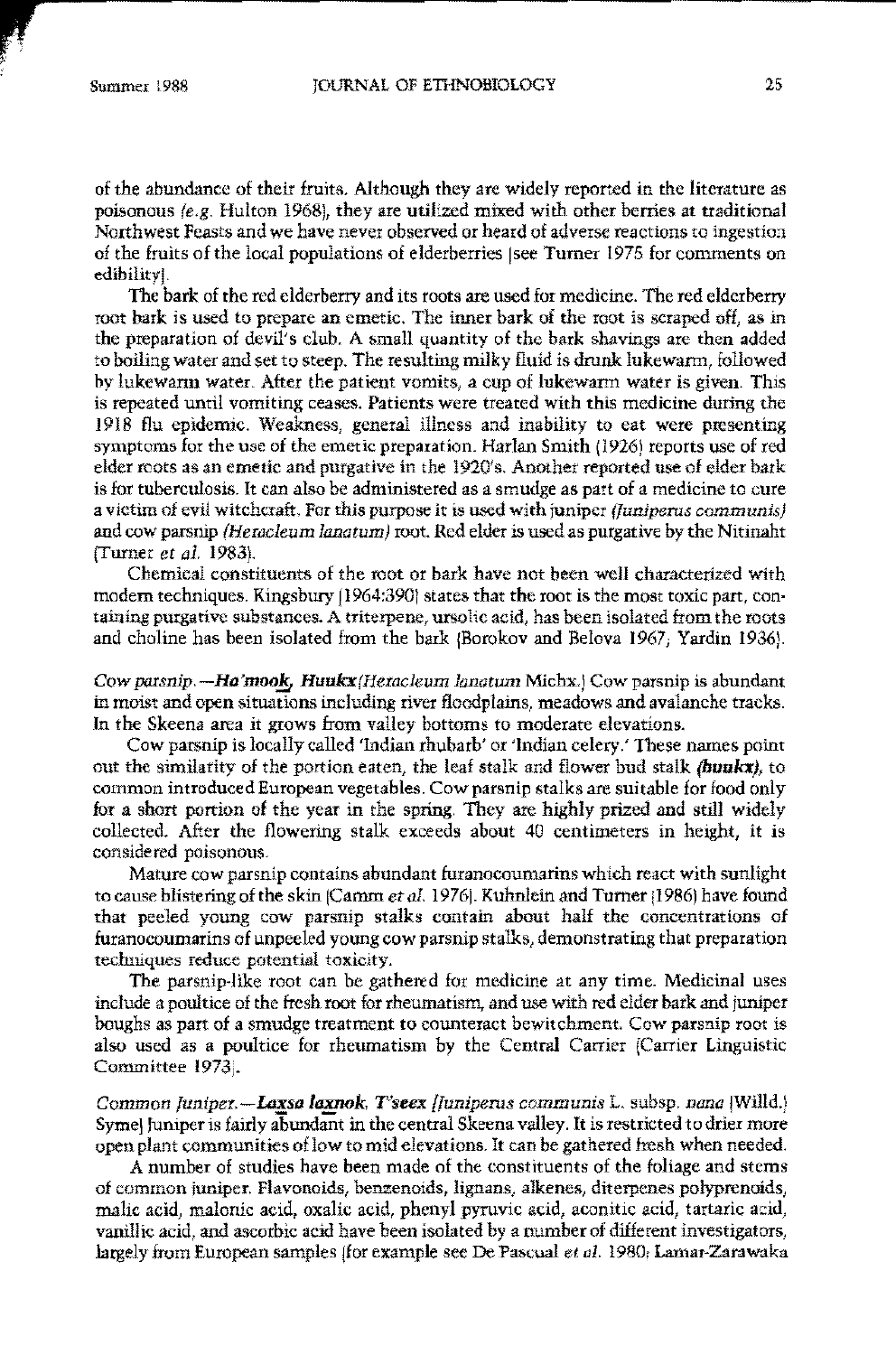1977; Linder and Grill1978J. The fruits show embryotoxic effects *in vivo* in several studies performed on rats and antitumour and antiviral effects *ill vivo* and *in vitro* (Agrawal *et 01.* 1980; Belko *et 01.* 1952; May and Wi1luhn 1978 and othersl.

The juniper has a long history of medicinal use in both Europe and North America. Its foliage is employed among the Gitksan. Fresh juniper boughs are chopped and boiled as part of mixtures of plants *to* obtain a decoction which is drunk for medicinal purposes. These mixtures include devil's club and other ingredients. Juniper boughs can also be burned as a fumigant to purify a dwelling. Its name, *laxsa laxnok,* translates as 'boughs of the supernatural' which indicates the power attributed to the plant\_ Some informants restrict this name to a specific ecotype of **juniper** growing in rocky places in the mountains, calling low elevation plants *t'seex*, while others call all common juniper *laxsa Jaxnok,*

Harlan Smith (1926) reports use of a decoction of the whole plant of juniper for hemorrhage of the mouth and kidney trouble. It was reported to be a purgative and diuretic, and "to make one strong" (Luke Fowler, in Smith 19261. Fowler called tbe plant *sk'an* naxnok which means 'supernatural plant,'

- Juniper is used by *the* Okanagan-Colville for respiratory illnesses and tuberculosis and as a tonic hefore a sweat (Turner *et a1.* 19801. The Wet'suwet'en used juniper for a tonic to ward off flu or respiratory ailments. The Central Carrier use juniper for tuberculosis (Carrier Linguistic Committee 1973). The Haida also use juniper to treat tuberculosis and stomach ulcers (Deagle, unpublished manuscript).

*Wild Calla.*-**Hisgahldaatsxw** *[Calla palustris L.] Calla palustris* grows in swampy areas and the shallow margins of ponds in wet mucky soil or up to 0.5 m of water. In the Skeena Valley it does not occur west of 5eeley Lake, just west of Hazelton. The prostrate creeping stem and buds of wild calla are gathered in the early spring after the ice is gone but before leaf expansion. Our material was collected in mid April.

The entire plant contains irritating saponin-like substances and oxalic acid crystals which are rendered harmless by prolonged boiling (Hulten 1968; Kingsbury 19641. The preparation of the medicine involves boiling the fresh stems for six hours. Ingestion of medicine which has nor been cooked long enough will cause throat irritatinn. Ingestion of raw calla will cause severe irritation of the oral cavity and throat, swelling and difficulty in swallowing.

Wild calla is reported as a medicinal plant used by the Gitksan by Harlan Smith (19261. He reports the name *"wen"* for this plant. Usesreported by his informant, Luke Fowler, included use of a decoction of calla for cleaning the eyes of the blind, for hemorrhage of lungs or mouth, for short breath and for treatment of influenza (Smith 1926). Our informant called the plant *"hisgahldaatsxw,"* which means resembles or similar *to.gahldaats,* the yellow pond lily. Our informant uses this plant as a part of a mixture employed as a spiritual spring tonic. The use of *Calla palustris* for medicinal purposes is not reported for any other group in the herbal and ethnobotanical literature we have examined.

*Indian Hellebore.--'Mulgwasxw, §k'an Ts'iks [Veratrum <i>viride* Ait.] (Fig. 6) Indian hellebore, *Veratrum vidde,* grows in avalanche tracks, meadows and moist open montane plant communities. In Gitksan territory  $V$ . viride is found from about 450 m to timberline at around 1400 m. Near tbe coast *Veratrum viride* also grows in low elevation bottomland environments.

*Veratrum viride* roots *('mulgwasxw)* are gathered in the fall after the leaves senesce. This is frequently done by men in conjunction with bunting trips. The plants are located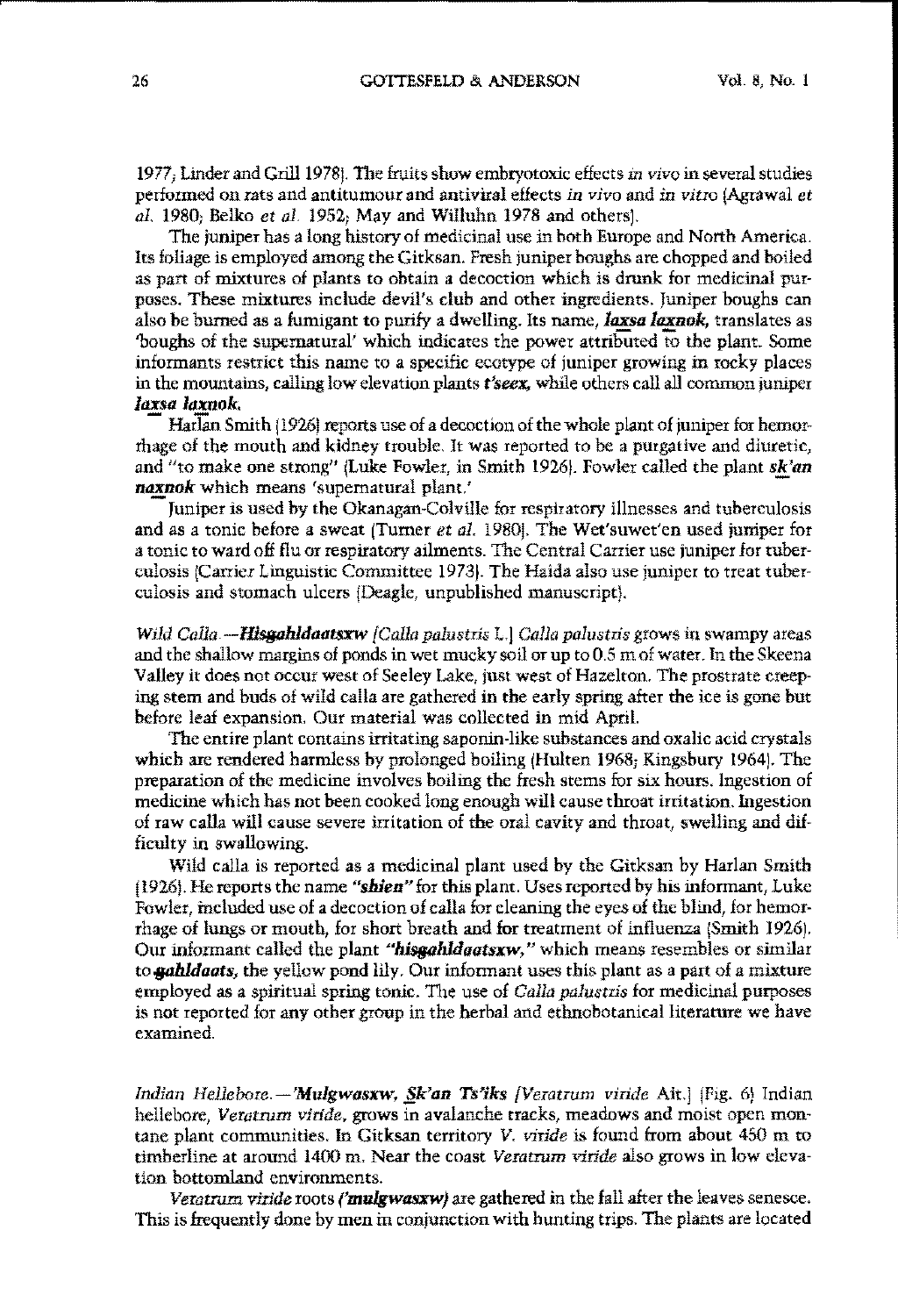

FIG. 5.-Freshly gathered wild calla **hisgahldaatsxw** *(Calla palustris).* 

by the dead stalk and pieces of the rhizome dug up. The cleaned rootstock pieces are hung to dry and then stored.

'Mulgwasxw is the most important herb in use among modern Gitksan people. It is the rootstock of the Indian hellebore plant, *Veratrum viride.* The whole plant Is called *sk'an ts'iks. 'Mulgwasxw* appears to differ from "ordinary" medicinal herbs in that it has high spiritual value. It is an herb of purification as well as healing. The proper state of mind is required to gather and use it. One should purify onesell before gathering *'mulgwasxw* by fasting and use of devil's club tea, and express proper thanks for the gift by saying a prayer and leaving a return gift.

The smoke of *'mulgwasxw* is used to assist the spirit of sleepwalkers in returning to the body properly. The grated dried root is used medicinally steeped in bath water for skin conditions (Wilson *et 01.* 19841. The grated root can also be added to laundry water and used to purify or cleanse clothing. *'Mulgwasxwis* used to purify a house ("to **kill** the germs" or "to remove bad spiritual vibrations" by being burned as a smudge or fumigant on the (wood! stove top. It is believed to conicr luck. Use of *'mulgwasxw* is intimately involved with purification rituals for hunting and trapping, and a piece may be carried as an amulet for luck in hunting and in gambling. *'Mulgwasxw* is highly valued, treated with respect and not left untended.

Tumer ipersonal communication 1986) reports that the Lillocet use Indian hellebore root as a powerful medicine and that ir is believed to coofer luck. Infusions were used internally with great caution by these people. The Okanagan-Colville use it for rheumatism or arthriris and as a snuff. It is also reportedly used "to jinx people" (Turner *et* al. 19BOJ. The Bella Coola use it for a skin wash, as a compress for sprains, bruises and fractures, and for luck. It is used internally with great care (Edwards 1980). The Haisla, a Northern Kwakiutl group, also use Indian hellebore root as an amulet for luck. Like the Gitksan the Haisla bum Indian hellebore root as a fumigant to drive away evil spirits. A dilute infusion of the grated rootstock, mixed with other herbs, is also taken internally by some Haisla. Victims of the 1918 influenza epidemic were treated with Indian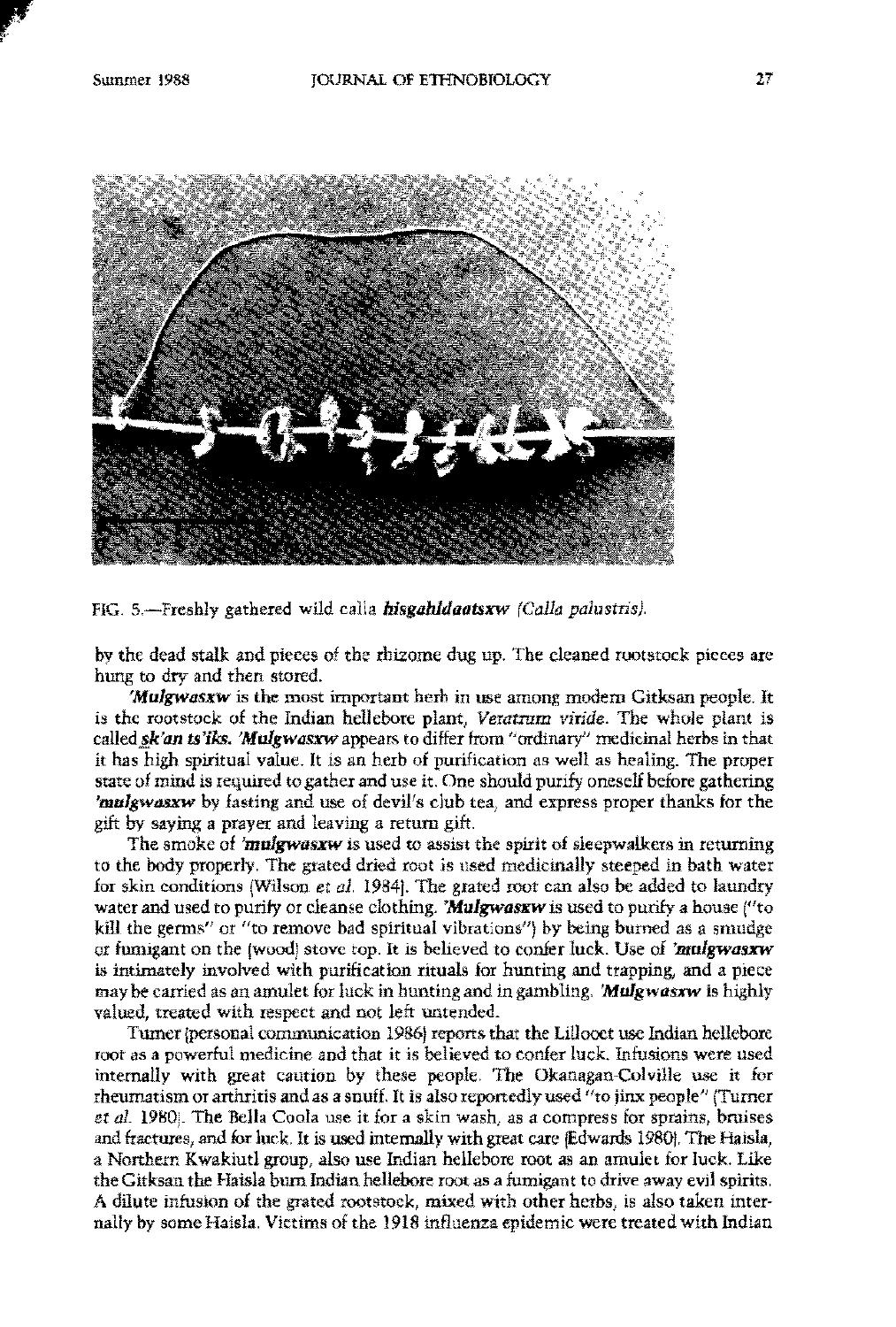

FIG 6.-Dried *'mwgwasxw (Veratrum viride root).*

hellebore root infusions (personal communication, Lloyd Starr). The Tsimshian in Southeast Alaska [originaJJy from Metlakatla, B.CI use Indian hellebore ["skookum root") for scalp disease and as a snuff for sinus infections. The leaves were used to treat arthritis. The root was used in a treatment for insanity. A decoction of the whole root was evidently taken internally, but it is not clear for what purposes (MacGregor 19811. Haida of Southeast Alaska apparently use Indian hellehore for a tranquilizer and pain killer (MacGregor 1981). Decoctions of "skookum root" were used for treatment of diverse illnesses, including menstrual cramps and [with devil's club] pneumonia by the Yakutat TIingit (de Laguna 1972J. Like other groups they treated baldness and scalp conditions **with ftskookum root,"**

*Veratnrm viride* **contains anumber of toxic alkaloids including veratrine, veratrasine,** veratramine, veratrin (Edwards 1980, Jeger and Prelog 1960; Kingsbury 1964). These alkaloids act to depress blood pressure, and can cause "salivation, prostration, depressed heart action, and dyspnea . . . additional subjective symptoms include burning sensations of the mouth and throat, hallucinations and headache" (Kingsbury 1964:460J. **It** is an extremely toxic plant, and only knowledgeable persons should use it. Overdoses can be fatal. It is not normally used internally by the Gitksan. Chemical components of the smoke of burning **Indian** hellebore root have not been investigated nor have the medical effects of smoke inhalation been described.

### DISCUSSION

Opportunities to obtain medicinal plants depended in the past on the annual cycle of movement on the land. The location of seasonal subsistence activities determined which plant communities were available. This exerts some control on medicinal plant use in the present as well. Forexample, different plants are available in floodplain forests adjacent to fishing sites and subalpine meadows near berry picking areas. The phenology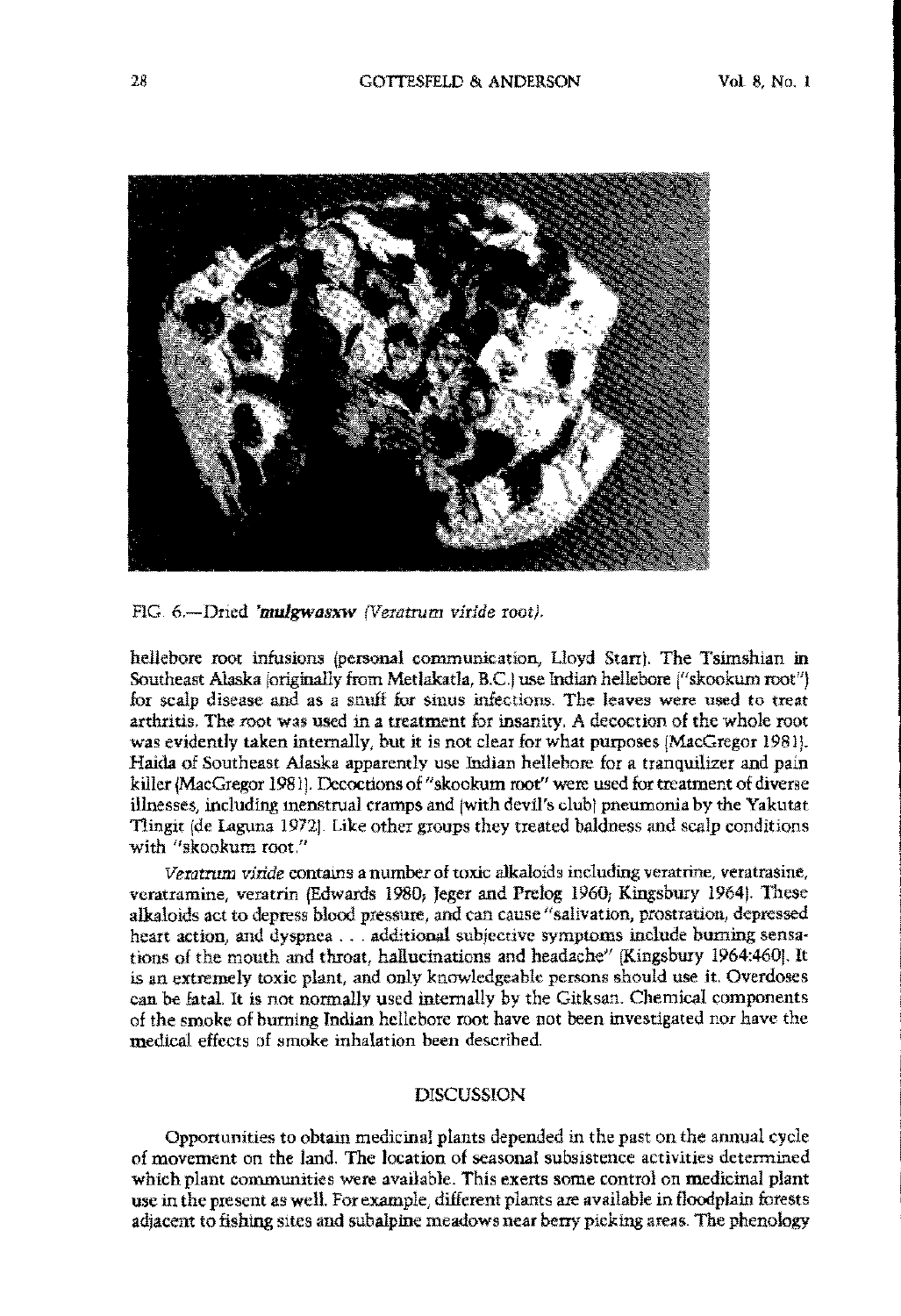of desired plants must also be taken into account as the properties and chemical composition of plant parts changes with the stage of maturity. Some plants can be gathered when available at the right stage and dried for later use such as yellow pond lily root or Indian hellebore, while other plants must be gathered fresh for immediate preparation and use. The selectinn of which plants to utilize to treat a condition is, therefore, influenced by what plants are available for use at the time they are needed. Plants which have to be used when freshly gathered can only be used if available nearby at the right stage, whereas other products can be used from stored supplies at any time.

**As in European and Asian folk medicine, Gitksan medicines are used as tonics or** for the treatment of specific symptoms of disease. Purification differs from these approaches because its goal is the treatment of the whole individual to prevent or overcome a diseased state. The role of 'purification' in Gitksan medicine has parallels in the medical practices of other indigenous groups in northwestern North America (Vogel 1970; Kew & Kew 1981l. As the person and the environment are seen as harmoniously interaeting wholes, imbalance in the individual or environment is believed to have potentially far-reaching consequences for health. Therefore, purification, the removal of impurity and the restoration of the natural balance, is scen as an important aspect of maintenance of health.

Many Gitksan teaching stories warn of the consequences of disturbing the balance of nature such as the famous story of the One-Horned Goat of Temlaham (Harris 1974; Barheau-Beynon notesl. In this drama failure to respect the mountain goats results in overhunting, mistreatment of the animals and suhsequent disaster for the village as the goats wreak their vengeance. A virtuous man who remembers the proper behavior and acknowledges the equality of living things is permitted to survive and teaches the remaining people how they must act to maintain the balance and bring prosperity for their people.

Purification in traditional Gitksan society was sought in each season for different functions. Men underwent purification hefore setting out for such important activities as trapping and hunting. Women underwent purification in connection with puberty, menstruation and childbirth. The springtime was the most important season for purification. This process was accomplished through various means such as fasting, bathing in cold water, sweat baths, solitary meditation or use of herbal preparations. Herbs such as Indian hellebore and devil's club were utilized for this purpose. Purification was an individual matter. Each person sought to resolve conflicts and achieve harmony through his or her own efforts.

Concepts of purification are finding a role in the present particnlarly in dealing with stress and emotional disorders. Purification can provide a means for the stressed individual to alleviate or remove the stress and thereby improve mental and physical health. The *Wilp-si-Satxw* (House of Purification) Society, a modern group sponsored by the Gitksan-Wet'suwet'en Tribal Council to deal with problems of mental health and substance abuse, is investigating ways to integrate traditional approaches to purification with a modem drug and alcohol abuse treatment program.

# THE EFFECT OF EUROPEAN CONTACT ON GITKSAN TRADITIONAL MEDICINE

In the period of contact, a systematic disntption of ahoriginal culture took place, particularly by the agency of Christian missionaries. The *Wi/p si Satxw* lhouse of purification) and the *HaJayt* were banned as pagan\_ Healing was taken out of the hands of the traditional practitioners. The holistic preventative approach of traditional healers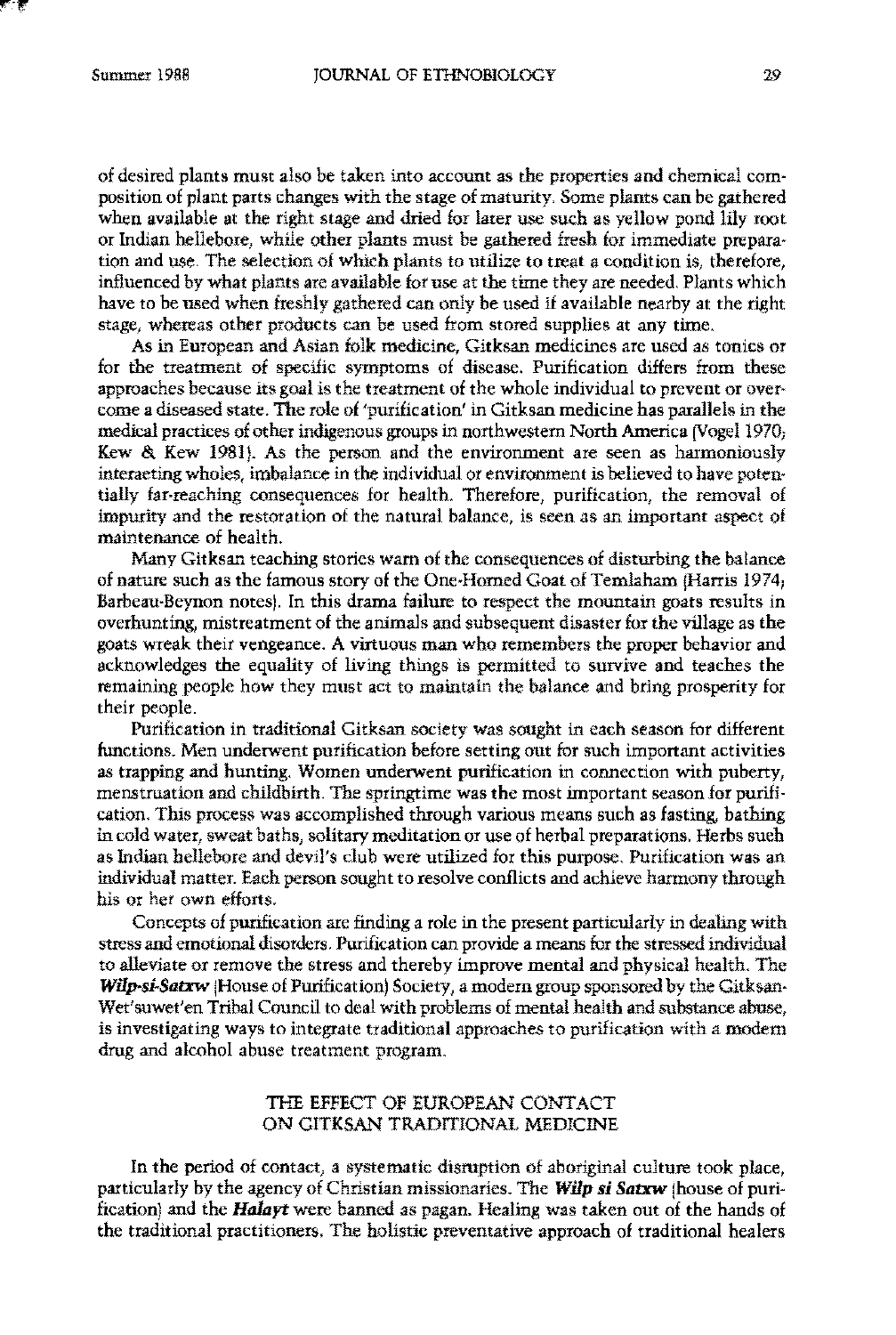was largely supplanted by Western allopathic medicine. New infectious diseases and alcohol had arrived with the Europeans, creating previously unknown health problems. The outlawing of the potlatch (literally, "the Gift") was a fundamental attack on the integrity of the aboriginal culture as the feasthall was the place where all important public **business and much of the education took place, with the community participants as** witnesses INeil Sterrit Jr., personal communicationl. The so·called "Potlatch Law," which carne into effect January of 1885, prohibited potlatches and winter ceremonies and **provided six months imprisonment as the punishment for participation in such activities** (Raunet 1984). These elanses were finally dropped from the Indiao Act In 1951 (Duff 19641.

**As in much of North America, the government and missionarie-s, from the tum of** the century until the 19605, deliberately supplaoted the traditional culture by isolating the children in residential schools where they were forbidden to speak their language (Levine and Cooper 1976). Strong pressure was applied to children to reject their own cultures as primitive and backward. This disrupted both the extended family and the nuclear family and removed the children from the process of cultural transmission and traditional education at about six years of age. The pivotal role of elders in traditional education was particularly undermined, especially as the children lost fluency in their native tongue. Botanical and healing concepts and spiritual values were difficult for clders to express in an unfamiliar tongue. This knowledge has therefore been cspecially vulnerable.

Despite these policies Gitksan is still widely spoken in the Skcena Valley. The GitksanWet'suwet'en Tribal Council estimates the number of Gitksao speakers at about 800 people. However, children are rarely fluent speakers in spite of efforts to revive the language with the establishment of language programs in the local schools [powell and Stevens 1977; Jensen and Powell 1979).

Although there have been far reaching changes to Gitksan society in the past one hundred years, traditional medicinal practices have survived and are being practiced today. Agreat deal more information on the ahoriginal medical practices of the Gitksan remains in the minds of elders still living. The paucity of young Gitxsanimx speakers makes the interviewing of these elders and the translation of their knowledge of traditional culture into English an activity which should not be delayed. The resurgent interest in traditional culture has extended to Gitksan traditional medicine. This project is an outgrowth of the renewed interest in Gitksan traditional medicine by the Gitksan people, and their desire to preserve their knowledge of medicines and healing.

#### CONCLUSION

Gitksan use of plants for medicines must be seen within the cultural context of views of the nature of health and healing. Plant utilization will also reflect availabiliry to potential users in the course of their annual activity patterns, changes in plant properties at different phenological stages, and the storage qualities of the herbal preparation produced.

The three most important medicinal plants used by the Gitksan today are Indian hellebore (Veratrum *viride)* root, devil's club *(Oplopanax horridum)* bark, and yellow pond lily *(Nuphar polysepolum)* rootstock. Gitksan plant uses are similar to uses reponed for the plants by other British Columbia Indian groups, particularly those of similar geographic and cultural regions. However, some differences in emphasis are notable, and certain plants, such as wild calla *(Calla palustris)*, do not seem to be utilized by other groups reported in the literature.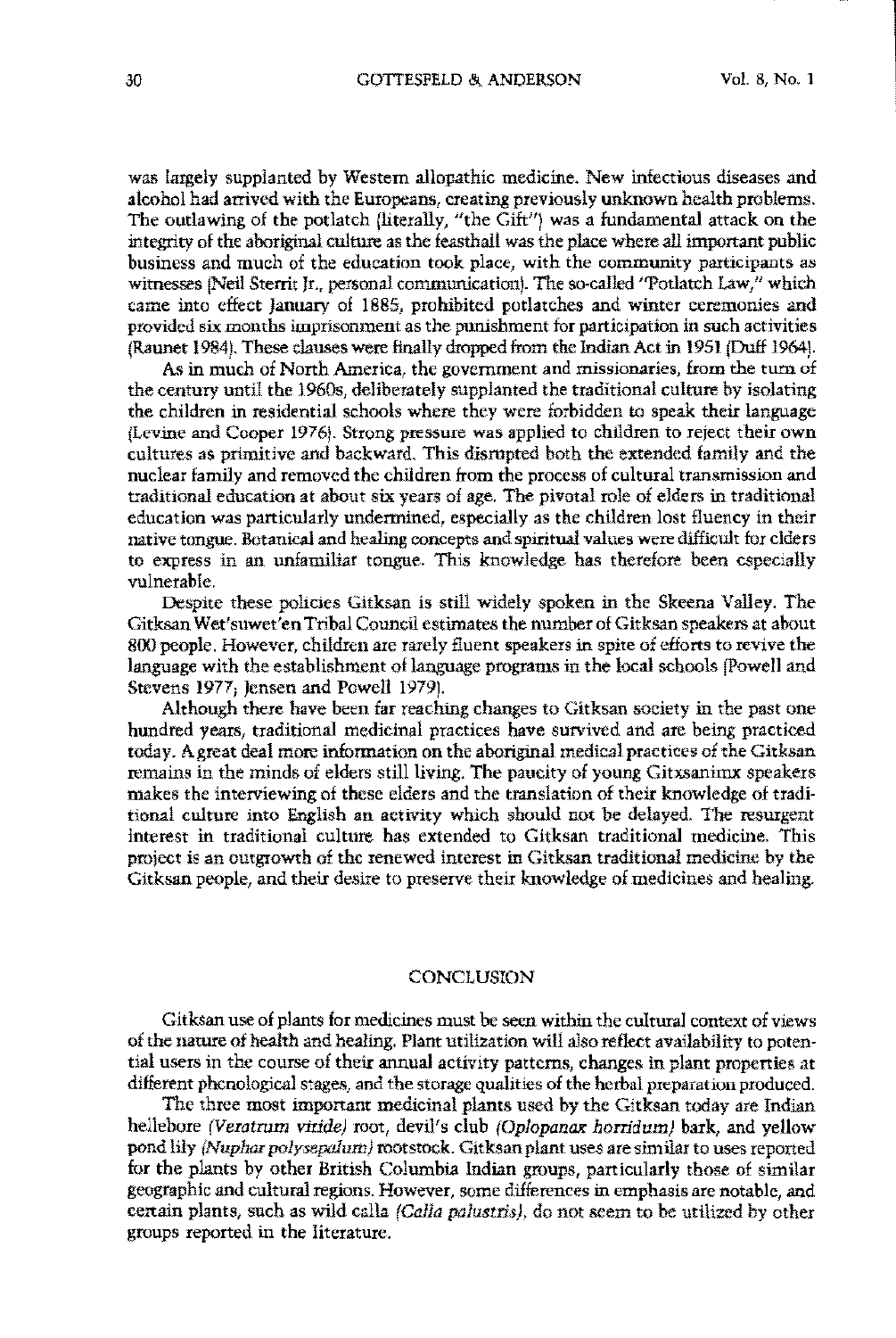#### **ACKNOWLEDGEMENTS**

We would like to acknowledge the staff of the Gitksan-Wet'suwet'en Tribal Council for assistance and support during this research effort and to acknowledge and thank all of the Gitksan people who have been generous with their time and knowledge making this project possible. We would also like to thank several Wetsuweten elders: Charles Austin, Andrew George and Alfred Joseph, and Lloyd Starr of Kitamaat Village for sharing their knowledge with us and assisting us with this project. We wish to thank Lee Oates for sharing his materials on Northwest plant uses, Nancy Turner, Allen Gottesfeld and Ian Anderson for helpful comments on the manuscript, and Phillip Howard It., Kathy Holland and Eric MacPherson for field assistance. Any errors of fact or interpretation are the sole responsibility of the authors.

## LITERATURE CITED

- ADAMS, J. W. 1973. The Gitksan Potlatch: Population Flux, Resource Ownership and Reciprocity. Holt, Rinehart & Winston of Canada, Ltd., Toronto and Montreal.
- AGRAWAL, O. P., J. S. BHARADWAJ and R. MATHER. 1980. Antifertility effects of fruits of funiperus communis. Planta Medica Suppl. 40:98-101.
- BARBEAU, M. and W. BEYNON. Unpublished interview notes in Archives, National Museums of Canada.
- BELKIN, M., D. B. FITZGERALD and M. D. FELIX. 1952. Plants Used as Diuretics. Nat. Cancer Instit. 13:741-.
- BOROKOV, A. V. and N. V. BELOVA. 1967. Ursolic acid in certain plants. Khim, Prir Soedin  $3:62A$ .
- CAMM, E. L., W. CHI-KIT and G. H. N. TOWERS, 1976. An Assessment of the roles of furanocoumarins in Heracleum Janatum. Canadian J. Botany 54:2562-2566.
- CARRIER LINGUISTIC COMMITTEE. 1973. Hanuyeh Ghun 'Umi-i, Carrier Linguistic Committee, Fort Saint James, British Columbia.
- COVE, J. 1982. The Gitksan Traditional Concept of Land Ownership. Anthropologiea. 24:3-17.
- DEAGLE, G. Haida Medieine, unpublished manuseript.
- DE LAGUNA, F. 1972, Under Mount Saint Elias: The History and Culture of the Yakutat Tlingit, Part Two. Smithsonian Institution Press, City of Washington.
- DE PASCUAL, T. J., A. F. BARRERO, L. MURIEL, A. SAN FELICIANO and M. GRANDE. 1980. New Natural Diterpene aeids from Juniperus communis Phytochemistry 19:1153-1156.
- DRUCKER, P. 1955. Indians of the Northwest Coast. American Museum of Natural History, New York.
- DUFF, W. 1959. Introduction. In Histories. Territories and Laws of the Kitwaneool (W. Duff, ed.). Anthropology in B.C. Memoir No. 4. British Columbia Provincial Museum, Victoria.
- DUFF, W. 1964. Indian History of British Columbia Vol. 1: Impact of the White Man. Anthropology in British Columbia Memoir 5. Provincial Museum of Anthropology and Natural History, Queen's Printer, Victoria, British Columbia.
- EDWARDS, G. T. 1980. Bella Coola Indian and European Medieines. The Beaver Winter 4-11.
- GARFIELD, V. 1939. Tsimshian Clan and Society. Univ. of Washington, Seattle. GUNTHER, E. 1973. Ethnobotany of Western Washington, the Knowledge and Use of Indigenous Plants by Native Americans, Rev. Edit. Univ. Washington Press, Seattle and London.
- HINDLE, L. and B. RIGSBY, 1973. A Short Praetical Dietionary of the Gitksan Language. Northwest Anthropol. Res. Notes 7(1).
- HULTEN, E. 1968. Flora of Alaska and Neighboring Territories, a Manual of the Vascular Plants. Stanford Univ. Press, Stanford, California.
- JEGER, O. and V. PRELOG. 1960. Steroid Alkaloids, Veratrum Group. Pp. 363-417 in The Alkaloids, V. VII, JR. H. F. Manse, ed.]. Academic Press, New York.
- JENSEN, V. and J. V. POWELL. 1979. Learning Gitksan, Book 1, Western Dialect. Kitwancool, Kitsegukla and Kitwanga Indian Bands, Kitwanga, British Columbia.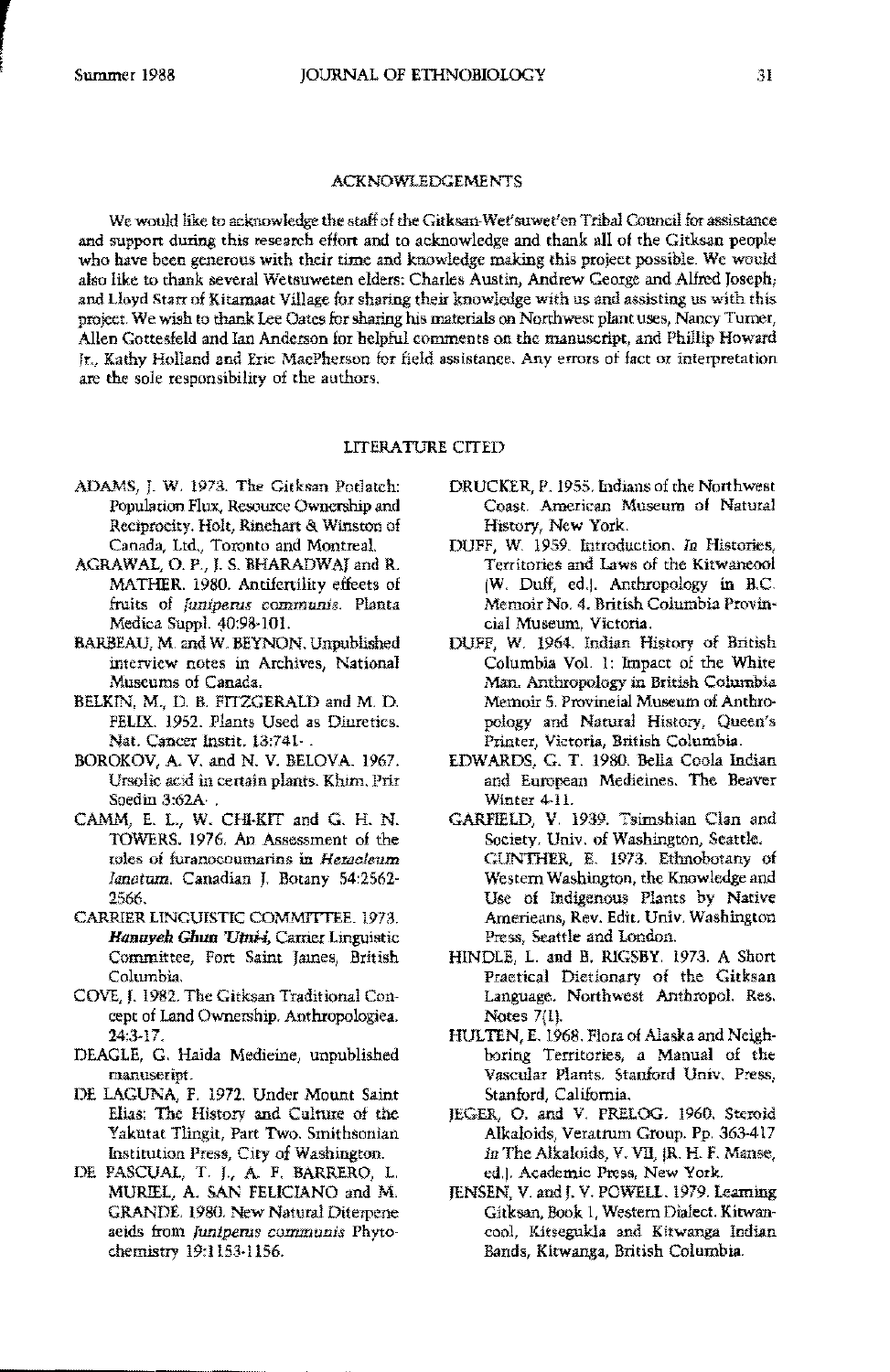#### LITERATURE CITED (continued)

- JUSTICE, J. W. 1966. Use of Devil's Club in Southeast Alaska. Alaska Medicine 8:36-39.
- KARIYONE, T. and S. J. MOROTOMI. 1927. The essential oil of *Ecmnopanax horridus,* Decne et Planch. J. Pharma. Soc. Japan 546:671·674.
- KEW, M. and D. KEW. "People need friends, it makes their minds strong," a Coast Salish curing rite. In The World is as Sharp as a Knife, ID. Abott, ed.1 29-36. British Columbia Provincial Museum, Vietoria.
- KINGSBURY, J. M. 1964. Poisonous plants of the United States and Canada. Prentiee· Hall, Englewood Cliffs, New Jersey.
- KUHNLEIN, H. and N. J. TURNER. 1986. Cow Parsnip *(Herac1eum lana tum* Michx.J: an indigenous vegetable of Native People of Northwestern North America. J. Ethnobiol. 6(2):309-324.
- LAMER-ZARAWAKA, E. 1977. Flavonoids of *Juniperus communis.* Rocz Chern 51:2131- .
- LEVINE, R. and F. COOPER. 1976. The Sup· pression of B.c. Languages: Filling Gaps in the Documentary Record. Sound Heritage (3&4):43-75.
- LINDER, W. and D. GRILL. 1978. Acids in conifer needles. Phyton (Horn, Austria) 18:137- .
- MACARTHUR, R. H. and E. R. PIANKA. 1966. An optimal use of a patchy environment. Amer. Natur. 100:603-609.
- MACGREGOR, M. 1981. Native Medicine in Southeast Alaska: Tsimshian, Tlingit, Haida. Alaska Medicine 23(6):65-69.
- MAY, G. and G. WILLUHN. 1978. Antiviral activity of aqueous extracts from medicinal plants in tissue cultures. Drug Res. 28(1):1-7. (in German)
- PEOPLE OF 'KSAN. 1980. Gathering What the Great Nature Provided. Douglas & McIntyre Ltd, Vancouver British Columbia and Univ. Washington Press, Seattle, Washington.
- POWELL, J. V. and R. STEVENS. 1977. Gitsanimx. Gitksan Language Book 1. Kispiox Band, Hazelton, British Columbia.
- RAUNET, D. 1984. Without Surrender, Without Consent. Douglas & McIntyre, Vancouver.
- SIH, A. 1982. Optimal patch use: variation in selective pressure for efficient foraging. Amer. Natur. 120:666-685.

**-**

- SMITH, G. W. 1983. Arctic Pharmacognosia II. Devil's Club, *Oplopanax horridus.* J. of Ethnopharma. 7:313-320.
- SMITH, H. I. 1926. Gitksan Ethnobotany. Unpublished manuscript prepared for the National Museum of Canada, on file National Museums of Canada.
- 1928. Materia Medica of the Bella Coola and Neighbouring Tribes of British Columbia. Pp. 47-68 *in 1927* Annual Repon of the National Museum of Canada. Kings Printer, Ottawa.
- STUHR, E. T. and E. B. HENRY. 1944. An investigation of the root bark of *Fatsia hor*rida. Pharma. Arehives 15:9-15.
- TREASE, G. E. and W. C. EVANS. 1983. Pharmacognosy, 12th Edition. Bailliere Tindall, Eastbourne.
- TURNER, N. 1975. Food Plants of British Columbia Coastal Indians, Part I, Coastal Peoples. British Columbia Provincial Museum Handbook No. 34. British Columbia Provincial Museum, Victoria.
	- 1978. Food Plants of British Columbia Indians, Pan 2, Interior Peoples. British Columbia Provincial Museum Handbook No. 36. British Columbia Provincial Museum, Victoria.
	- \_\_\_\_\_. 1981. Indian Use of *Shepherdia canadensis*, Soapberry, in Western North America. Davidsoma 12(1]:1-11.
- \_\_\_\_\_. 1982. Traditional Use of Devil's-Club *(Oplopanax horridus;* Araliaceae) by Native Peoples in Western North Ameriea. J. Ethnobiol. 2(1):17-38.
- TURNER, N., R. BOUCHARD and D. I. D. KENNEDY. 1980. Ethnobotany of the Okanagan-Colville Indians of British Columbia and Washington. British Columbia Provincial Museum No. 21, Occasional Papers Series. British Columbia Provincial Museum, Victoria.
- TURNER, N., J. THOMAS, B. F. CARLSON and R. T. OGILVIE. 1983. Ethnobotany of the Nitinaht Indians of Vancouver Island. British Columbia Provincial Museum, Occasional Papers Series No. 24. British Columbia Provincial Museum, Victoria and Parks Canada, Western Region.
- VOGEL, V. 1970. American Indian Medicine. Univ. Oklahoma Press, Norman.
- WILSON, S. P. PIERRE, M. HOWARD and G. RUSSELL. 1984. Some Medicinal Remedies of thc Gitksan People, unpub-